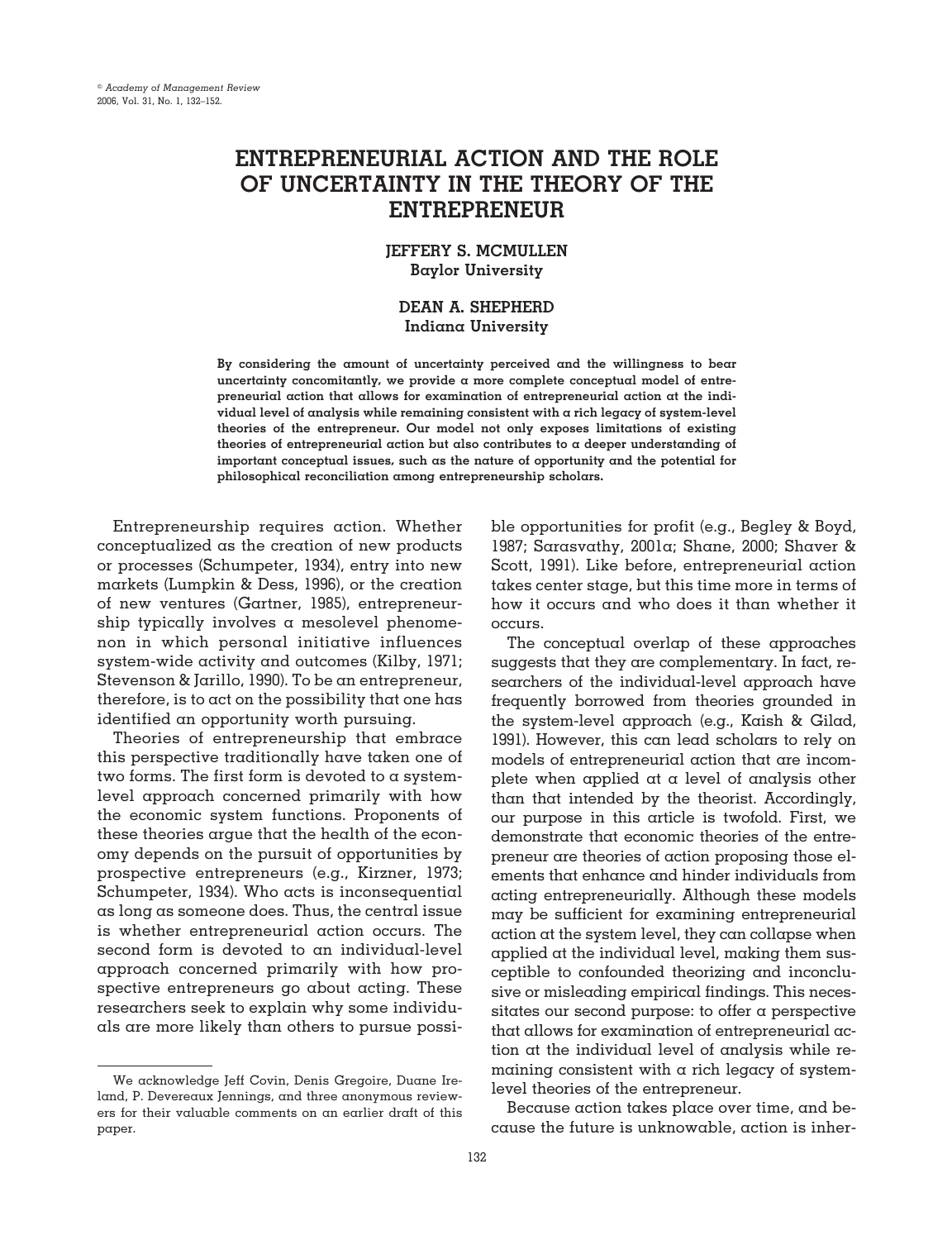ently uncertain (Mises, 1949). This uncertainty is further enhanced by the novelty intrinsic to entrepreneurial actions (Amabile, 1997; Smith & DiGregorio, 2002), such as the creation of new products, new services, new ventures, and so forth (Gartner, 1990; Schumpeter, 1934). Therefore, it is no surprise that uncertainty constitutes a conceptual cornerstone for most theories of the entrepreneur. However, the role this uncertainty plays in preventing entrepreneurial action has remained a matter of debate. As a result, two research streams have emerged, each inspired by alternative conceptualizations of uncertainty.

The first stream focuses on the amount of uncertainty perceived and frequently discriminates those who decide to act entrepreneurially from those who do not as a matter of differences in knowledge (e.g., Busenitz, 1996; Gaglio & Katz, 2001; Kaish & Gilad, 1991; Kirzner, 1979). Thus, the amount of uncertainty is considered to be the barrier between prospective entrepreneurs and entrepreneurial action. The second stream highlights the willingness to bear uncertainty and typically proposes that those who decide to act entrepreneurially are distinguishable from those who do not owing to differences in motivation, attitude, or risk propensity (e.g., Douglas & Shepherd, 2000; Knight, 1921; Schumpeter, 1934). In this scenario, an unwillingness to bear uncertainty is deemed responsible for preventing prospective entrepreneurs from engaging in entrepreneurial action.

Because an individual must ultimately act to become an entrepreneur, and because action involves knowledge *and* motivation (Higgins & Kruglanski, 2000), we propose that each stream merely emphasizes a different aspect of the uncertainty experienced in the decision to act entrepreneurially. Therefore, each conceptualization of uncertainty is representative of a construct that is not only reconcilable with its counterpart but also necessary for further theorizing about entrepreneurial action.

By demonstrating that action is central to most theories of entrepreneurship, we distill the various elements of action that must be considered concomitantly when determining whether one will act entrepreneurially. These include knowledge (as it relates to the amount of uncertainty perceived), motivation (as it relates to the willingness to bear uncertainty), and, arguably, a stimulus. We propose that each of these elements produces a belief that is qualified by uncertainty. This uncertainty takes the form of doubt, which prevents action by undermining the prospective actor's beliefs regarding (1) whether an environmental stimulus presents an opportunity for someone in the marketplace, (2) whether this opportunity could feasibly be enacted by the actor, and (3) whether successful exploitation of the opportunity would adequately fulfill some personal desire. Drawing on these elements, we then generate a two-stage conceptual model of entrepreneurial action that makes an important distinction between thirdperson opportunity (an opportunity for someone) and first-person opportunity (an opportunity for the actor) while explicitly recognizing that both knowledge and motivation must be considered concomitantly when examining entrepreneurial action in each stage.

This article makes a number of contributions identified by Whetten (1989) as important theoretical insights. First, we use epistemological evidence from the philosophy and psychology of action literature to demonstrate that the entrepreneurship literature is characterized by onedimensional conceptualizations of uncertainty's preventive role in the entrepreneurial action process. Second, we offer a conceptual model of entrepreneurial action that demonstrates how the addition of a new construct (in some cases motivation and in others knowledge) significantly alters our understanding of the role that uncertainty plays in preventing entrepreneurial action. Third, we use the proposed model to reinterpret theories of the entrepreneur, thereby enhancing these highly influential economic models' predictive validity of entrepreneurial action at the individual level. Fourth, we use the model to reveal points of empirical tractability and philosophical impasse between entrepreneurship theorists employing different ontological assumptions regarding opportunity. Finally, we offer a pragmatic and a conceptual approach to the difficult task of reconciling contentious philosophical perspectives.

The article proceeds as follows. First, we explore the notions of the entrepreneur and entrepreneurial action that highlight the importance of judgment under uncertainty, and then acknowledge the role of belief and doubt in entrepreneurial judgment using a discussion involving three types of uncertainty: state, effect, and response. Second, we introduce a number of theories of the entrepreneur and classify them in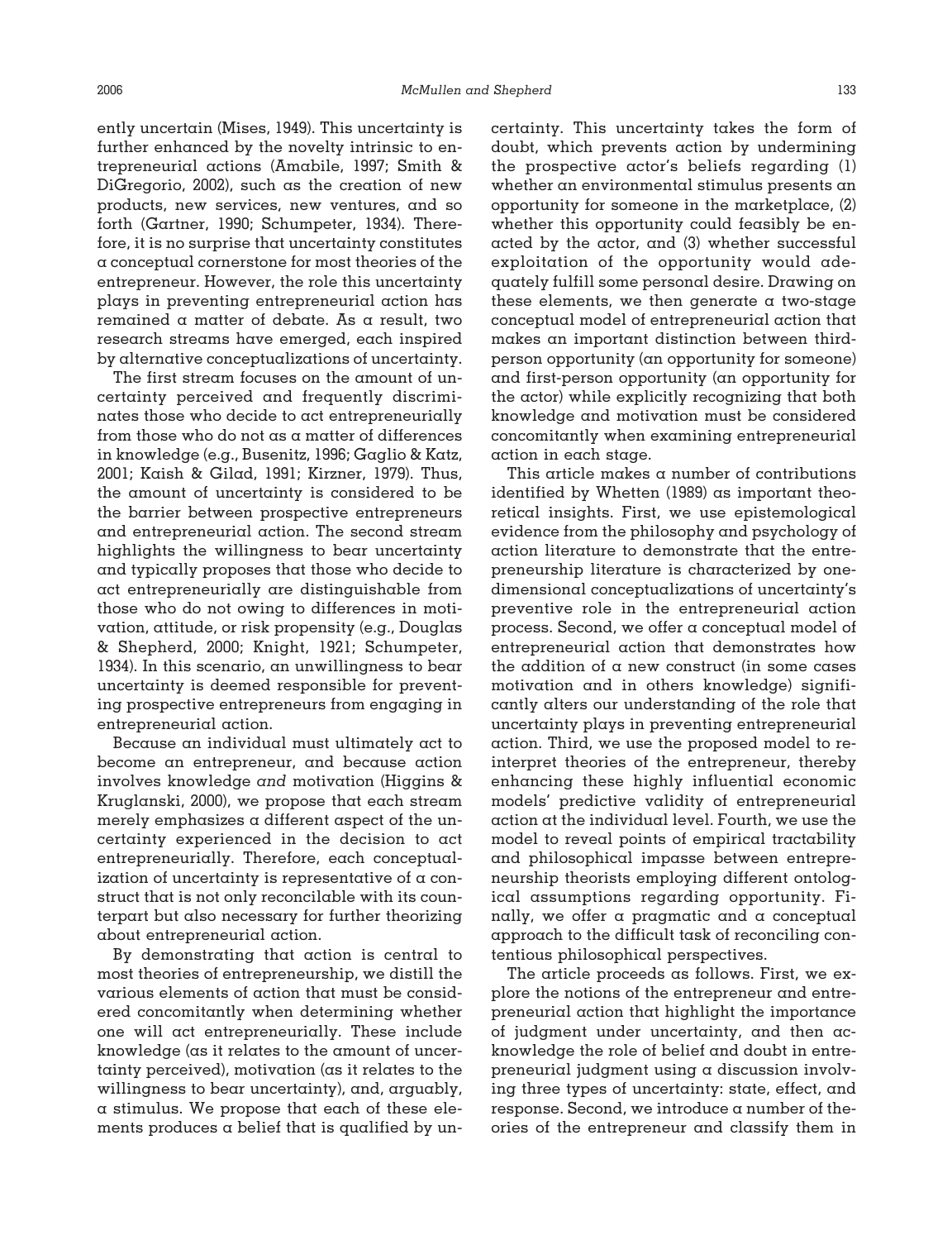terms of two streams of research on uncertainty: one stream emphasizes the role of perceived uncertainty and the second gives prominence to the willingness to bear uncertainty. Third, we offer a conceptual model of entrepreneurial action that reconciles aspects of the two streams of research that have previously remained independent of each other. We describe our conceptual model of entrepreneurial action as the outcome of the willingness to bear perceived uncertainty. Fourth, we use our proposed conceptual model of entrepreneurial action to reinterpret three economic theories of the entrepreneur that are considered to be most influential to the management literature. Finally, we cannot avoid a discussion of the "thorny" issue of ontology. In this section we discuss  $\alpha$  number of different perspectives about the existence of an objective opportunity and propose two potential approaches for reconciling apparently contrasting views.

#### **ENTREPRENEURIAL ACTION AND UNCERTAINTY**

Because we are interested in the entrepreneur as an organizational or economic function that is filled by an individual, rather than as a personality (i.e., innovative, risk seeking, etc.) or position (i.e., small business manager, owner, etc.), we seek definitional foundation in economics, where the entrepreneur traditionally has been conceptualized in this manner (Casson, 1982: 22). After surveying economic theory devoted to entrepreneurship, Hebert and Link attempt to synthesize several theoretical profiles by defining the entrepreneur as "someone who specializes in taking responsibility for and making judgmental decisions that affect the location, the form, and the use of goods, resources or institutions" (1988: 155). They openly admit their definition's similarity to that proposed by Mark Casson, who defines an entrepreneur as "someone who specializes in taking judgemental decisions about the coordination of scarce resources" (1982: 23). Interestingly, both of these definitions are reminiscent of the first theory of the entrepreneur put forth by Richard Cantillon in 1755, in which he defined the entrepreneur as "someone who engages in exchanges for profit; specifically, he or she is someone who exercises business judgment in the face of uncertainty" (quoted in Hebert & Link, 1988: 21).

Each of these definitions suggests that the entrepreneur is an individual who exercises judgment, which Hastie defines as "the components of the larger decision-making process that are concerned with assessing, estimating, and inferring what events will occur and what the decision-maker's evaluative reactions to those outcomes will be" (2001: 657). "Decision making," he adds, "refers to the entire process of choosing a course of action" (2001: 657). Finally, Hastie suggests that uncertainty refers to "the decisionmaker's judgments of the propensity for each of the conditioning events to occur" (2001: 657). Therefore, judgment is what must be exercised to make a decision between alternative courses of action that take place in an uncertain future.

Although many scholars have emphasized the individual's exercising of judgment under uncertainty in the form of a decision (e.g., Cantillon, Cole, Keynes, Marshall, Menger, Schultz, Shackle, etc.), it is important to note that a decision is a necessary but insufficient condition for the occurrence of entrepreneurship. We return to the basic realization that entrepreneurship requires one not just to decide but to decide *to act.* Therefore, we subscribe to Hebert and Link's (1988) position that *entrepreneurs* respond to and create change through their entrepreneurial actions, where *entrepreneurial action* refers to behavior in response to a judgmental decision under uncertainty about a possible opportunity for profit.<sup>1</sup> Whether entrepreneurial action occurs, however, depends on how much one must rely on one's judgment, which, in turn, depends on the degree of uncertainty experienced in the decision of whether to act.

Alternative conceptualizations of uncertainty exist within the management, economics, and psychology literature. Particularly noteworthy is Milliken's (1987) exposure of conceptual inconsistencies of the term within the organizational literature. As a result, he proposes three distinct types of uncertainty (state, effect, and response) that appear to be as applicable to the individual

<sup>1</sup> This conceptualization of entrepreneurial action is process oriented and transferable across a range of different definitions of entrepreneurship within the management literature (e.g., Gartner, 1990; Shane & Venkataraman, 2000). These scholars identify specific behaviors that are thought to be especially "entrepreneurial" in nature, such as new venture creation or Schumpeter's (1934: 66) five forms of new combinations.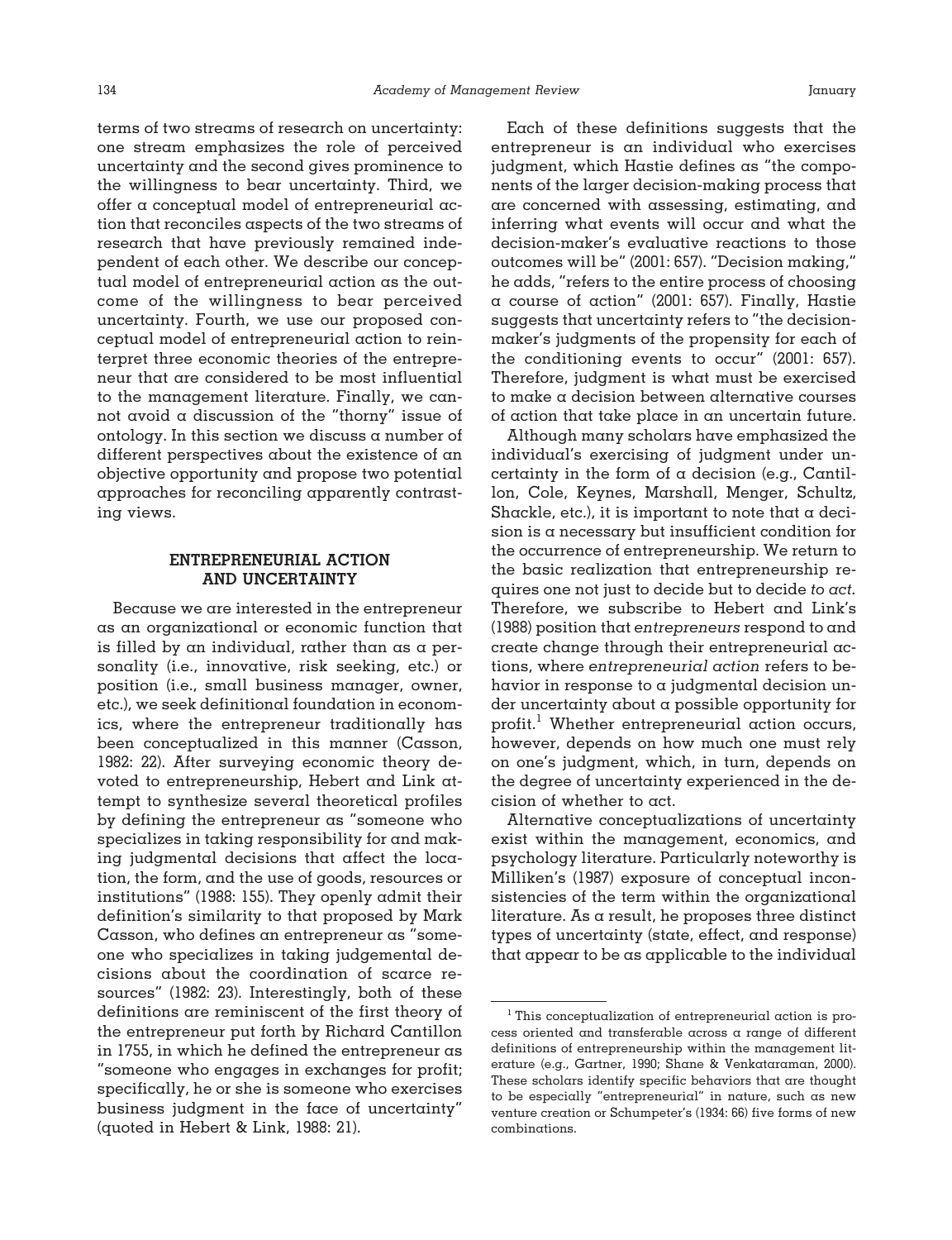as they are to the organization as a unit of analysis. Milliken suggests that *state* uncertainty is used to denote when administrators perceive the environment to be unpredictable (1987: 136). In contrast, *effect* uncertainty is defined as "an inability to predict what the nature of the impact of a future state of the environment or environmental change will be to the organization" (1987: 137). Finally, Milliken suggests that *response* uncertainty is "a lack of knowledge of response options and/or an inability to predict the likely consequences of a response choice (Conrath, 1967; Duncan, 1972; Taylor, 1984)" (1987: 137), and he further points out that "response uncertainty is likely to be salient when there is a perceived need to act... because a pending event or change is perceived to pose a threat or to provide some unique opportunity to the organization" (1987: 137).

Milliken's framework implies that uncertainty in the context of action falls within the exclusive domain of response uncertainty. However, this *perceived need to act* frequently is stimulated by state or effect uncertainty. This would suggest that, in the context of action, Milliken's three types of uncertainty could be simplified into three questions asked by a prospective actor about his or her relationship to the environment: (1) What's happening out there? (state uncertainty), (2) How will it impact me? (effect uncertainty), and (3) What am I going to do about it? (response uncertainty).

Questions like these require one to form a *belief,* defined as a "conviction that certain things are true" (Neufeldt & Sparks, 1995: 55). However, this belief is often qualified by  $\alpha$  related sense of *doubt,* which means "to be uncertain or undecided; to tend to disbelieve" (Neufeldt & Sparks, 1995: 180). This process, in which a belief and a related sense of doubt are formed, presupposes the existence of a world that is malleable and somewhat susceptible to beneficial actor influence. Therefore, it communicates a world view that is neither fully determined nor fully random (Moya, 1990; Shackle, 1966), and, as a consequence, "uncertainty" can be viewed as a sense of "doubt" that is inextricable from the beliefs that produce action.

Therefore, because we are interested in the role that uncertainty plays in preventing people from acting entrepreneurially, we embrace the proposition made by Lipshitz and Strauss that "uncertainty in the context of action is a sense of doubt that blocks or delays action" (1997: 150). This conceptualization captures three essential features of uncertainty integral to our argument. First, the proposition suggests that uncertainty is subjective in that "different individuals may experience different doubts in identical situations" (Lipshitz & Strauss, 1997: 150; see also Duncan, 1972). Lipshitz and Strauss (1997) point out that the conceptualization of uncertainty as a subjective experience has a long tradition within psychology (Duncan, 1972; Smithson, 1989). Entrepreneurship enthusiasts have contributed to this tradition (1) by assuming that uncertainty prevents action (Shane & Venkataraman, 2000; Stevenson & Jarillo, 1990) and (2) by attributing variation in its action-obstructive nature to individual differences in needs (Mc-Clelland, 1961), values (Weber, 1930), attitudes toward risk (Khilstrom & Laffont, 1979), confidence (Cooper, Woo, & Dunkelberg, 1988), perceptions (Palich & Bagby, 1995), and heuristics (Busenitz & Barney, 1997).

The second and third features of Lipshitz and Strauss's uncertainty proposition are that it is inclusive in that no particular form of doubt is specified, such as ignorance of future outcomes (Conrath, 1967; Smithson, 1989), and that it is conceptualized in terms of the effect of uncertainty on action—that is, hesitancy, indecisiveness, and procrastination (Dewey, 1933; Goldman, 1986; March, 1981; Yates & Stone, 1992). These last two features serve to define uncertainty more in terms of what it does than what it is. This diminishes the importance of determining which of Milliken's (1987) three forms of environmental uncertainty is technically being discussed, because each prevents action by contributing to doubt. Likewise, whether conceptualized as risk (MacCrimmon & Wehrung, 1986), Knightian uncertainty (Knight, 1921), ambiguity (Hogarth, 1987; March & Olsen, 1976), turbulence (Terreberry, 1968), or equivocality (Weick, 1979), uncertainty in the context of action acts as a sense of doubt that (1) produces hesitancy by interrupting routine action (Dewey, 1933), (2) promotes indecision by perpetuating continued competition among alternatives (Goldman, 1986), and (3) encourages procrastination by making prospective options less appealing (Yates & Stone, 1992).

Entrepreneurship theorists have embraced the position that uncertainty is detrimental to entrepreneurial action because properties such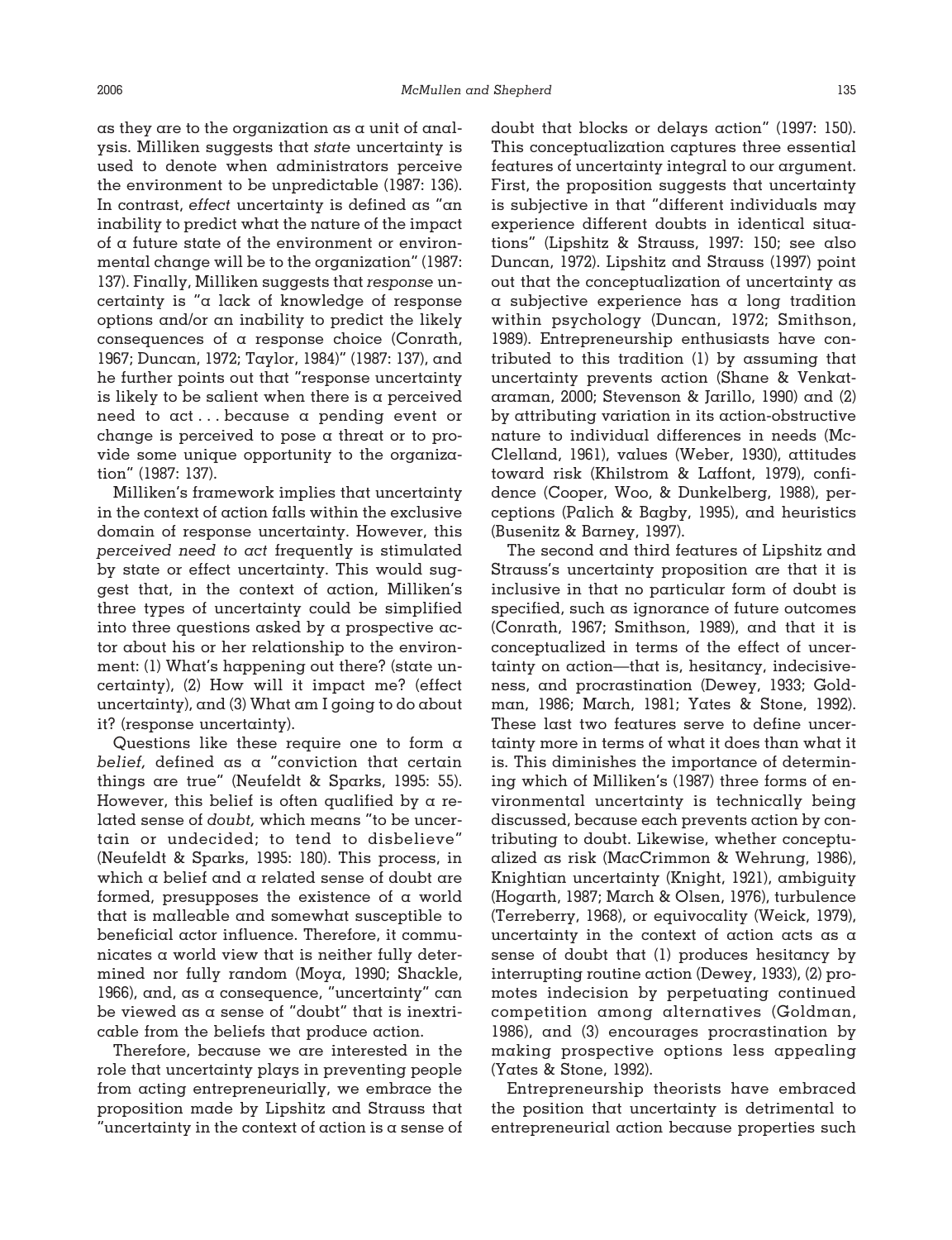as hesitancy, indecisiveness, and procrastination are thought to lead to missed opportunities (Casson, 1982). The opportunity for action is often conceptualized as fleeting (James, 2002; Shane & Venkataraman, 2000), owing to the competitive nature of the market process (Mises, 1949; Schumpeter, 1942). This position is grounded in an economic assumption that the procrastination of one actor is typically offset by the profit-seeking proactiveness of others (Mann, 1996). Thus, economists often consider it inevitable that someone in the marketplace will act, which makes the decision process experienced by any one individual seemingly inconsequential (Stigler, 1963).

Despite economists' system-level, probabilistic perspective of entrepreneurial action, however, we wish to point out that there is no market independent of the actors who create it. Therefore, ultimately, someone somewhere must undergo a decision process in which action is chosen if any market "process" is to occur. Overlooking this fact has arguably contributed to the generation of alternative theories of the entrepreneur characterized by examination of only one dimension of uncertainty's effect on action.

#### **ALTERNATIVE THEORIES OF THE ENTREPRENEUR**

Traditionally, the label *theory of the entrepreneur* has been used within the economics literature to denote the study of the relationship between entrepreneurship and economic activity. These theories (e.g., Kirzner, 1973; Knight, 1921; Schumpeter, 1934) frequently attribute the movement of the economy to  $\alpha$  catalystic function fulfilled by the entrepreneur. Accordingly, the entrepreneur is conceptualized in terms of what he or she does—that is, innovates, coordinates, etc. This behavior is then thought to influence the system by moving it toward, or away from, some ideal state, such as equilibrium or efficiency.

Two assumptions are characteristic of most theories of the entrepreneur: (1) entrepreneurship is  $\alpha$  "good" thing, with beneficial outcomes that accrue to the system in which it occurs (Kilby, 1971; Stevenson & Jarillo, 1990), $^2$  and (2) entrepreneurship is observable as a behavior that can be attributed to some definitive theoretical attribute capable of differentiating entrepreneur (actor) from nonentrepreneur (nonactor). Although the first assumption is important for understanding why scholars have devoted so much energy to the subject and why the study of entrepreneurial behavior at the individual level is of value to organizational studies, it is not the focal point of this article. The second assumption, however, is highly significant to our argument in that it helps to expose the manner in which uncertainty is conceptualized within these theories.

We suggest that many theoretical explanations of why prospective entrepreneurs choose to pursue a possible opportunity can be classified into two simple conceptualizations of the role that uncertainty plays in preventing action: (1) the amount of uncertainty perceived and (2) the willingness to bear uncertainty. We turn now to a deeper examination of each.

### **Entrepreneurial Action As the Outcome of Less Perceived Uncertainty**

While neoclassical economists were abolishing the need to consider individual differences by constructing theories with assumptions such as perfect information, "Austrian" economists were building their economic theories on such premises as the subjectivity of value (Menger, 1950), imperfect knowledge (Hayek, 1945), asymmetric beliefs (Mises, 1949), and differences in entrepreneurial alertness (Kirzner, 1973, 1985). Austrian economists typically have considered the entrepreneur to be the engine of the economy (Kirzner, 1989; Mises, 1949; Pasour, 1989) and have attributed the stagnation of the economy to a lack of entrepreneurial action. This lack of entrepreneurial action, they believe, is often the consequence of unperceived opportunities (Kirzner, 1979), which arise from the various explanations mentioned above.

Although Austrians are labeled *subjectivists,* this subjectivism traditionally has referred to the epistemological limitations suffered, to a greater or lesser extent, by the subjects of their

<sup>2</sup> Baumol (1996) questions this assumption by suggesting that entrepreneurs pursue profit. If this profit is achieved via

innovation, then the system benefits as a by-product. However, if innovation is difficult or unnecessary for profit, then entrepreneurial energy is likely to take unproductive or even destructive forms.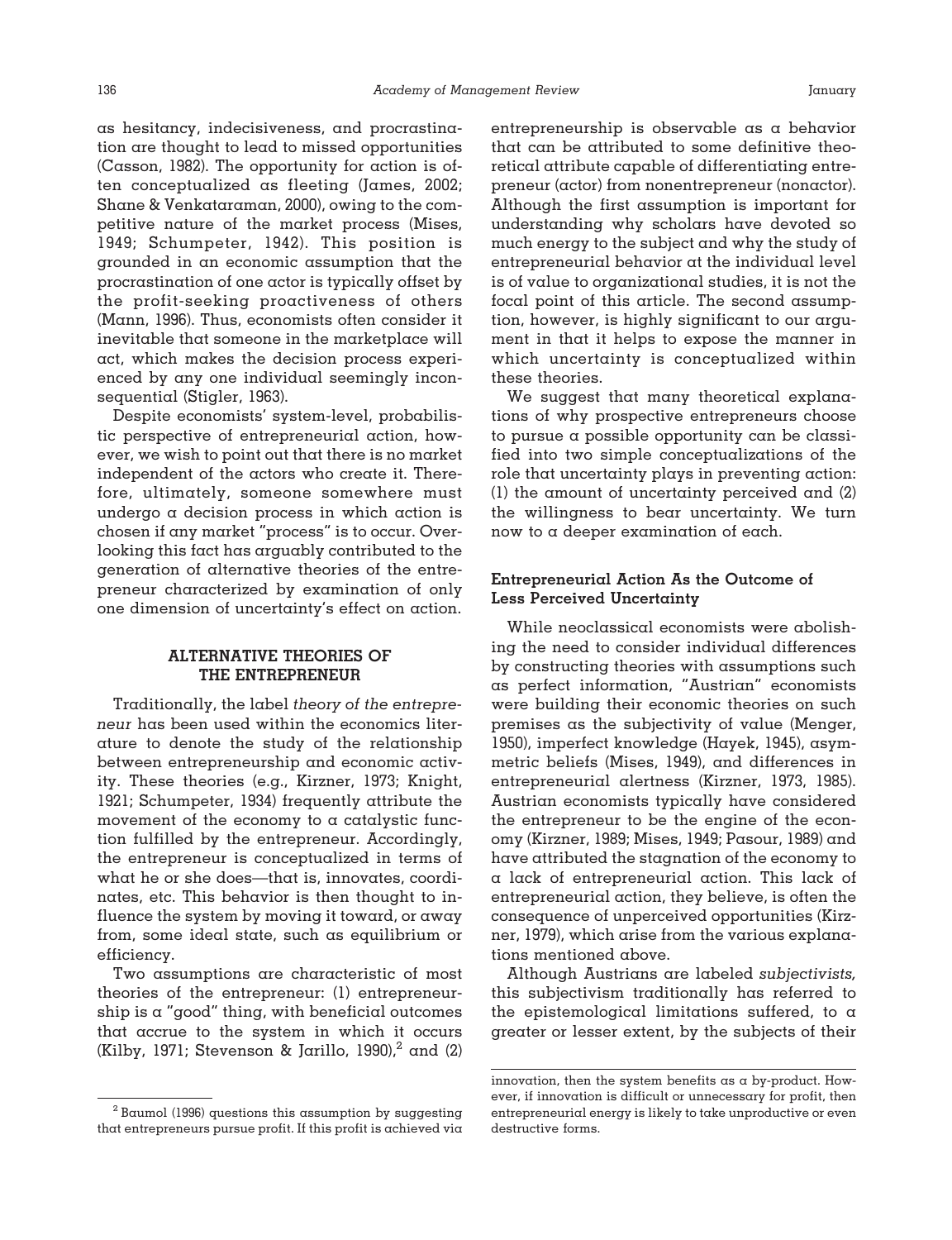theories. Thus, people who have acted entrepreneurially are seen to possess a more accurate picture of reality than those individuals who have not acted. Moreover, an objective reality is thought to exist in which a market opportunity is there for the taking, but only for those who possess the qualities necessary both to discover and exploit it (see Addleson, 1995, for an eloquent articulation of this point). Thus, entrepreneurial action is seen as something all would engage in if they knew what to do, but, owing to epistemological differences, only some people (the entrepreneurs) "know" what to do. Accordingly, entrepreneurs are thought to have taken action because they somehow escaped the ignorance and paralysis produced by uncertainty, whereas those who have not acted entrepreneurially are believed either to have fallen victim to doubt or to have been blinded to the need for forming a belief at all.

Graphically, this can be depicted as in Figure 1. This figure shows two hypothetical internal response curves centered around two means.<sup>3</sup> The left mean represents the noisy status quo, and the right mean represents *third-person opportunity,* which we define as a potential opportunity for someone in the marketplace. Thus, third-person opportunity may not reflect an opportunity for everyone, but, for those individuals with the right qualities, market potential exists. The distance between the means signifies the ability to discern the market potential of this third-person opportunity. For example, one would expect the market potential of  $\alpha$  teleporter to be more easily discerned than, say, the market potential of the internet prior to web browsers.

The distance between the means and the distribution of the curves contribute to the amount of uncertainty perceived in the decision to act. Although the Austrian presumption of an objective reality suggests that the distance between the means is the same for any prospective actor, the distribution of the curves surrounding these means frequently is discussed as a function of  $\alpha$ theoretically determined individual difference. For example, according to Hayek's (1945) argument, considerable overlap between the two curves would represent an individual with little "local" knowledge of time and place, whereas little overlap would reflect an individual with a knowledge base that is highly applicable to the recognition and exploitation of this particular third-person opportunity. Thus, the discriminating feature between these two individuals is the possession of applicable knowledge. This knowledge reduces perceived uncertainty to a point that not only enables prospective entrepreneurs to form a belief that they have recog-





<sup>3</sup> The curves centered around the two means are representative of hypothetical responses to the question of whether the individual believes that a third-person opportunity exists. If the answer is no, then the decision would reflect a point on the left curve, whereas if the answer is yes, then the decision would reflect  $\alpha$  point on the right curve. Under a repeated decision scenario, such as those conducted in experimental settings, this process would produce a response curve around each mean composed of points representing actual decisions. However, we qualify the curves as "hypothetical" because, in a natural context, only one point of an individual's response curve is observable.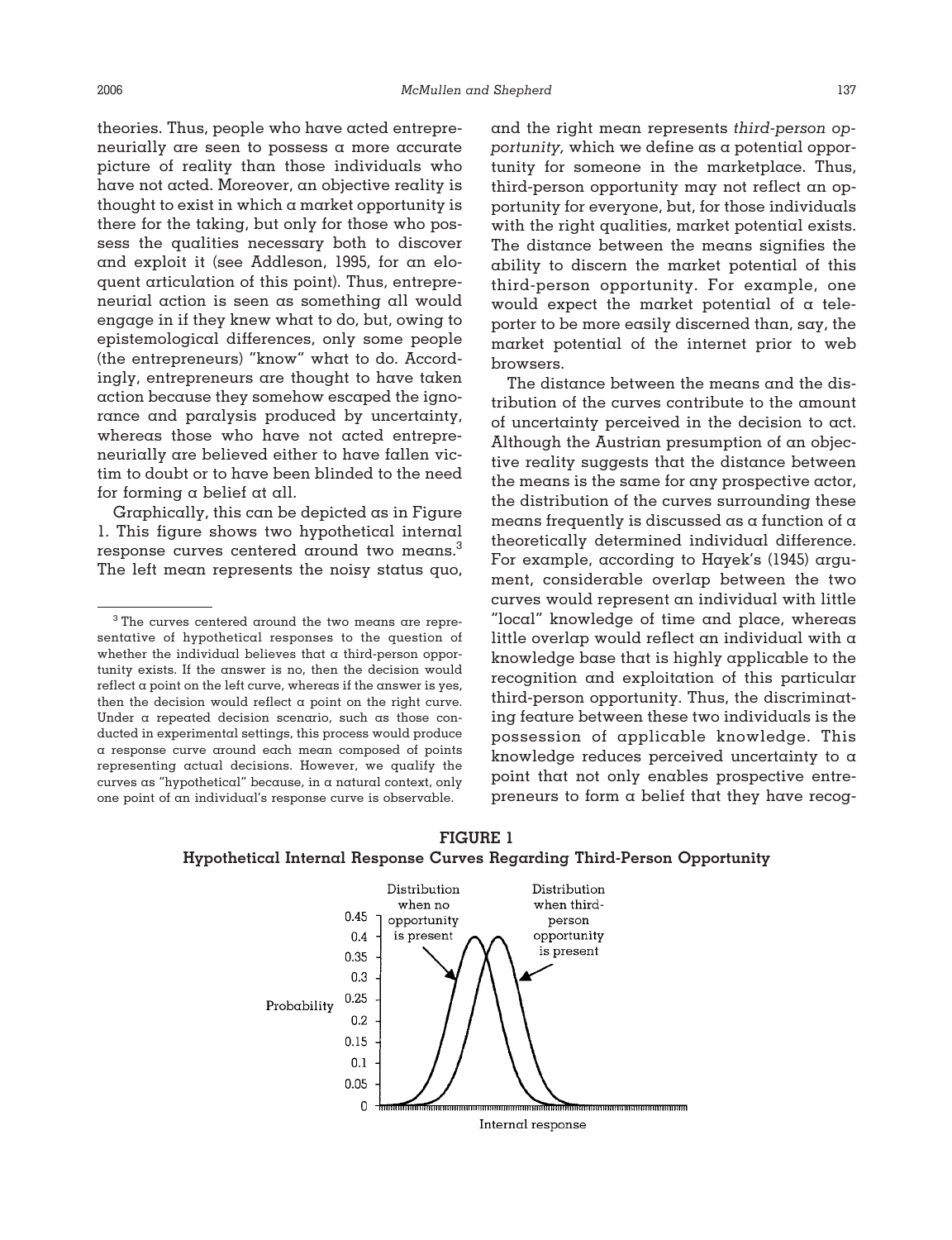nized a third-person opportunity but also allows them to overcome the belief-related doubt that would otherwise prevent action.

Therefore, according to many theories of entrepreneurial action, uncertainty has been conceptualized in terms of quantity. Owing to the distance between the means and the distribution around the means, the prospective entrepreneur is thought to face more or less uncertainty, which prevents action either by obfuscating the existence of the third-person opportunity or by contributing to the doubt people experience in their belief that a third-person opportunity exists. Thus, the uncertainty perceived by a prospective actor forms  $\alpha$  continuum, with complete ignorance on one end (denoted graphically as flat response curves) to near certainty on the other end (denoted graphically as response curves that nearly form a perfectly straight perpendicular line at the mean, with no overlap between these narrow curves). Although the role that perceived uncertainty plays in obstructing entrepreneurial action is important, we argue that it is insufficiently explanatory, because it says nothing about the willingness to bear the uncertainty that is perceived.

#### **Entrepreneurial Action As the Outcome of More Willingness to Bear Uncertainty**

The theory of the entrepreneur is not the exclusive domain of the Austrian economist. Prominent non-Austrians, from Knight (1921) to Schumpeter (1934), also have recognized the role that uncertainty plays in preventing entrepreneurial action. However, these economic theorists conceptualize uncertainty's action prohibitive role in a slightly different way. They see entrepreneurial action not as the outcome of less perceived uncertainty but as more willingness to bear the uncertainty faced by all prospective actors. For instance, Knight addresses uncertainty explicitly. He posits that profit is the reward for those willing to bear uncertainty because, unlike risk, uncertainty is inestimable and therefore uninsurable. Thus, entrepreneurs are distinguishable from nonentrepreneurs in their willingness to bear the uncertainty intrinsic to a possibly profitable course of action.

In contrast, the willingness to bear uncertainty is implicit in Schumpeter's theory, where he argues that the entrepreneur's function lies in the innovative act of creating new combinations. Believing that the potential for new combinations is abundant and at times obvious, Schumpeter delineates entrepreneurs from nonentrepreneurs not by differences in knowledge or perception but by the performance of the innovative act itself (1934: 88). This elimination of perceptual differences forces Schumpeter to speculate reluctantly about motivational differences in an attempt to explain why some individuals and not others engage in entrepreneurial action (1934: 90).

Schumpeter's (1934) behavioral bent attracted psychologists, such as McClelland (1961), Hagen (1962), and Kunkel (1965), who exchanged the economic theorists' descriptive orientation for a more prescriptive theoretical viewpoint. Whereas economic theories of the entrepreneur focused on explaining *what* must occur (e.g., uncertainty bearing) for the economy to function, psychological theories sought to explain *why* entrepreneurs are more willing than their counterparts to bear this uncertainty. Because these psychologists shared the economists' belief that entrepreneurship produced economic growth, they tried to identify the motives underlying entrepreneurial activity in an effort to develop these motives in their subjects. Unfortunately, this was thought to produce explanations that relied too heavily on unchangeable needs and values developed in childhood.4

Graphically, this can be depicted as in Figure 2. Figure 2 builds on the graph shown in Figure 1. However, in this case, the distance between the means and the distribution of the curves remain constant. The vertical line in Figure 2 indicates the *criterion,* used to designate the point at which the prospective entrepreneur is willing to act. It is at this point that the prospective entrepreneur decides that a possible thirdperson opportunity is an opportunity for him or her—that is, a *first-person opportunity.* The criterion, therefore, conveys the individual's willingness to bear the uncertainty intrinsic to entrepreneurial action.

A criterion that splits the uncertainty (denoted by the area of the overlapping response curves)

<sup>4</sup> It should be noted that, unlike critics, these theorists did not see these motives as unchangeable elements of personality. For instance, much of McClelland's empirical work was devoted to establishing that the need for achievement could be learned. We wish to thank Jerry Katz for this insightful observation.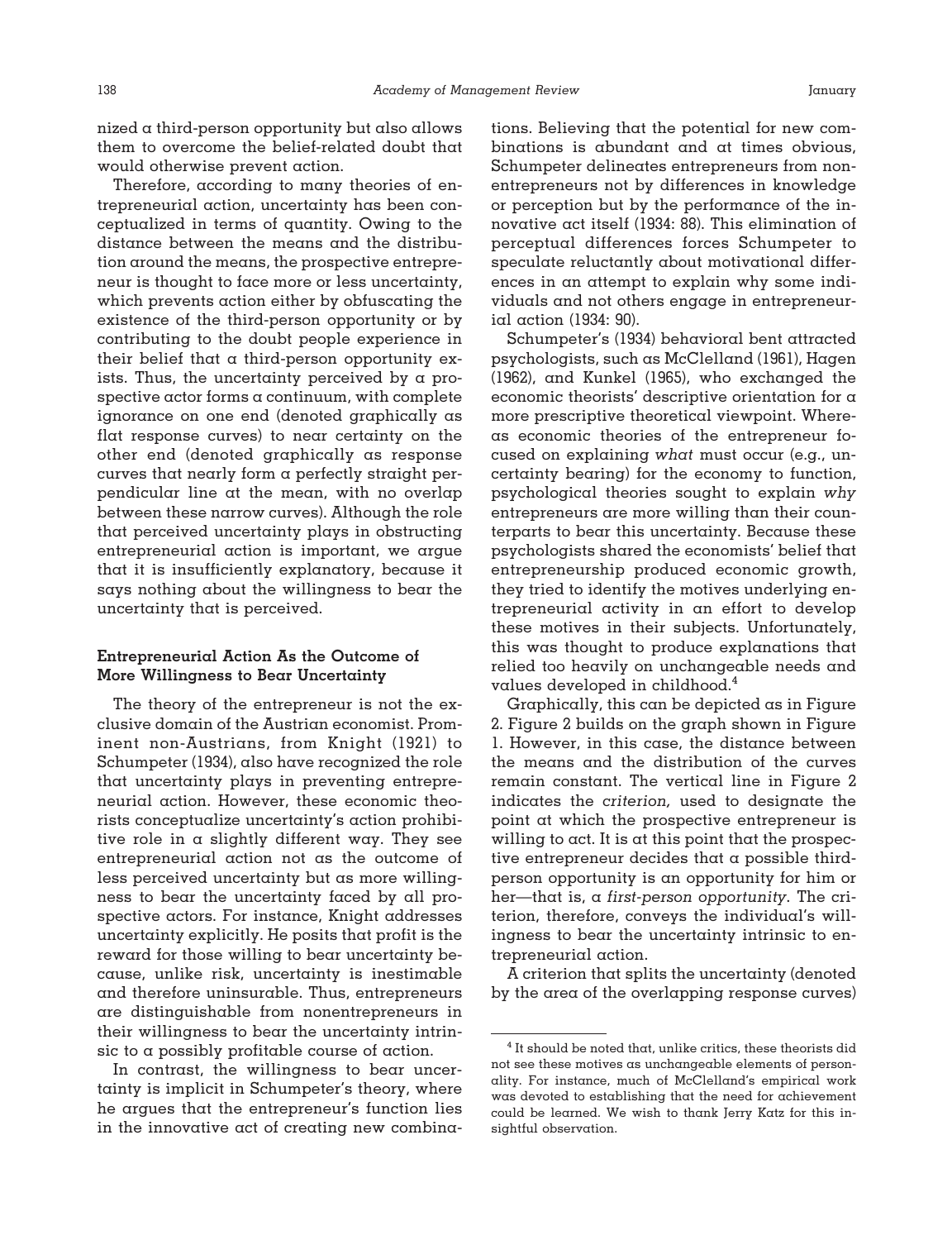**FIGURE 2 The Criterion As the Individual's Willingness to Bear Uncertainty Intrinsic to Entrepreneurial Action**



in half means that a prospective actor will be as likely to act as not. In contrast, if an individual chooses a lax criterion (denoted by moving the criterion to the left), he or she will pursue almost every possibility that comes along. Such a location of the criterion is representative of the profile of the Schumpeterian entrepreneur who is frequently conceptualized as an innovator, leader, and/or adventurer. It is also reflective of the Knightian entrepreneur who is explicitly conceptualized as a "bearer of uncertainty." Psychologists like McClelland sought to explain the "laxity" of the criterion (e.g., as the need for achievement) and promote it in an effort to encourage entrepreneurial activity.

If the individual chooses  $\alpha$  strict criterion (denoted by moving the criterion to the right), he or she will choose to pursue very few possibilities. Given the uncertainty surrounding the decision, there is always overlap between the noise and third-person opportunity curves. Thus, individuals are forced to expose themselves to the possibility of either committing an error of commission (taking action only to find their belief was unfounded) or committing an error of omission (not taking action only to regret it when time proves that their passed-over hunch was correct). Although only time proves prophecy, consideration of the possible payoffs associated with these various decisional outcomes shapes prospective actors' decisions as they contemplate whether to commit to a particular course of action.

A simple amalgamation of the above arguments suggests that uncertainty prevents action by obfuscating (1) the need or possibility for action, (2) the knowledge of what to do,<sup>5</sup> and (3) whether the potential reward of action is worth the potential cost. In the next section we present a conceptual model (illustrated in Figure 3) that relates perceived uncertainty and motivation to entrepreneurial action.

## **A PROPOSED SYNTHESIS: ENTREPRENEURIAL ACTION AS THE OUTCOME OF THE WILLINGNESS TO BEAR PERCEIVED UNCERTAINTY**

Environmental change is usually thought to be  $\alpha$  source of business opportunities. For example, Shane (2000) investigated a technological change in printing (a patented three-dimensional printing process) and eight teams of entrepreneurs, each of whom pursued a different opportunity arising from the technology. Similarly, we use technological change as a starting point to summarize our conceptualization of the two stages of entrepreneurial action.

## **Stage I: Attention and Third-Person Opportunity**

Stage I addresses first-person attention. Either people acknowledge a third-person opportunity arising from a technological change or they do not. Of course, those individuals who are unaware of the technological change are likely to

<sup>5</sup> We use "what to do" inclusively. That is, "what to do" does not refer merely to the "end" but also to the "means" of "how," "when," and "where" that end is to be achieved.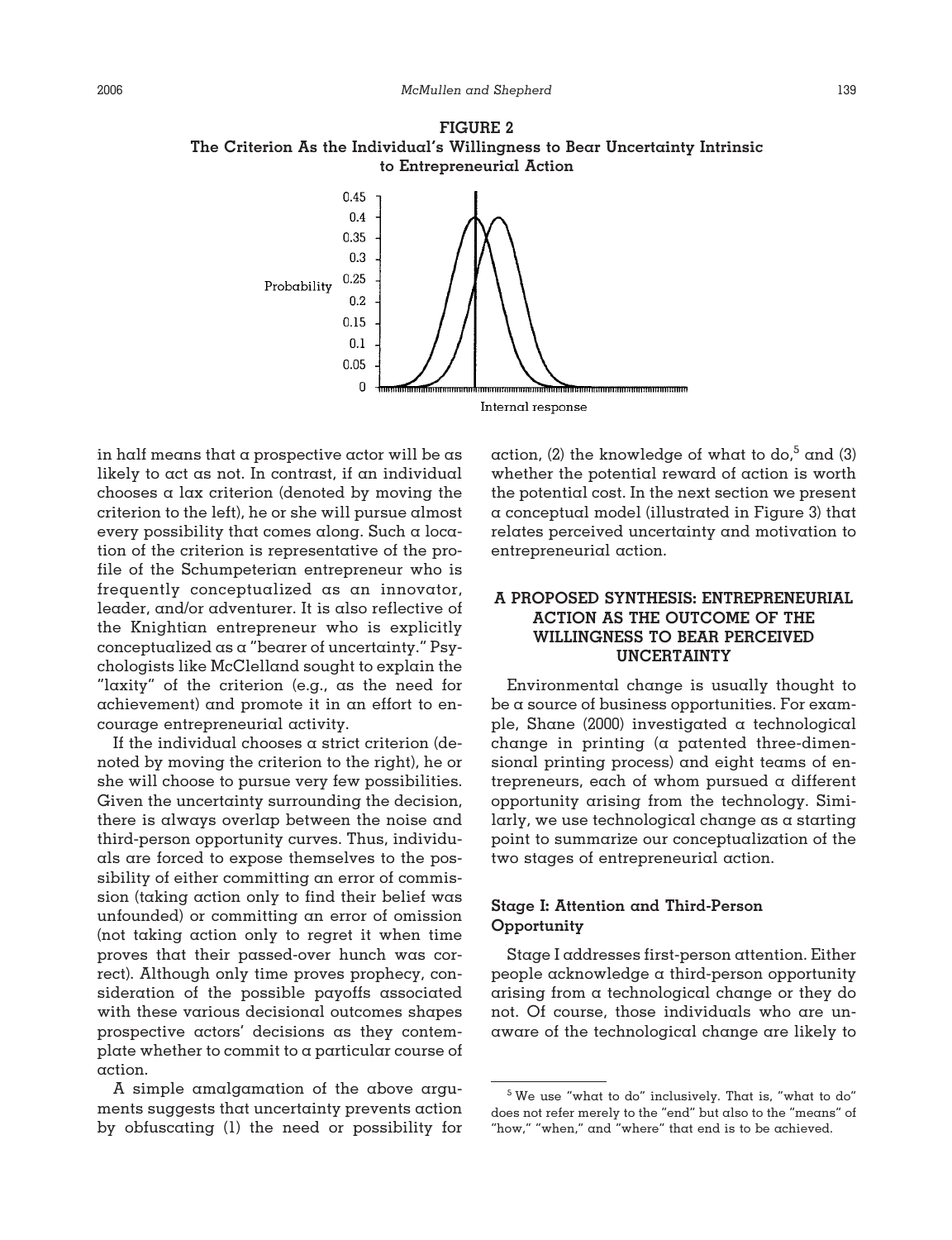

**FIGURE 3 A Conceptual Model Relating Perceived Uncertainty and Motivation to Entrepreneurial Action**

fall into the latter category. For example, without a certain degree of domain-specific knowledge, one may not even recognize the possibility for action (by oneself or others). In other words, there may be so much uncertainty that the individual is too ignorant to ask, "What's happening out there?" Thus, whether individuals perceive Milliken's state and effect uncertainty depends on whether they know enough about a technological change to perceive it, even if only faintly. This suggests that a general form of domainspecific knowledge is necessary to trigger the experiencing of response uncertainty.

However, knowledge need not predicate motivation in this process. Before the criterion becomes attached to the evaluation of a particular third-person opportunity, its location depends on an individual's strategy. "A strategy refers to a pattern of decisions in the acquisition, retention, and utilization of information that serves to meet certain objectives, i.e., to insure certain forms of outcome and to insure against certain others" (Bruner, Goodnow, & Austin, 1956: 54). Thus, the position of the criterion prior to the existence of a stimulus represents the individual's strategy.

For example, when a person becomes dissatisfied with his or her current athletic shoes, the individual may begin to consider switching brands when buying a new pair. As a consequence, the individual will likely become more sensitive to what others are wearing than before and will increasingly allocate attention to the issue. This relaxes the criterion, making the individual more sensitive to his or her environment. This can produce deliberate search, such as exploring various stores in the hopes of finding the qualities the person is looking for in an athletic shoe (e.g., improved performance and comfort, through reduction of the accumulation of sweat in the shoe), or it can take form as a discovery heuristic (Gigerenzer, 1991), such as a sudden increase in awareness of ventilation technology used in other products (e.g., bellows, fans, suction devices) that one (and others) had previously ignored. Either way, the desire for a new, improved athletic shoe has spurred the acquisition of knowledge likely to prompt the recognition of recent technological advances in fan miniaturization (for use in computers) and the determination that to insert miniaturized fans in athletic shoes represents a third-person opportunity, one that reduces the temperature of the foot and thus reduces sweating, odor, and such fungal infections as athlete's foot. Once that opportunity is noticed, however, the criterion becomes attached to the specific action nec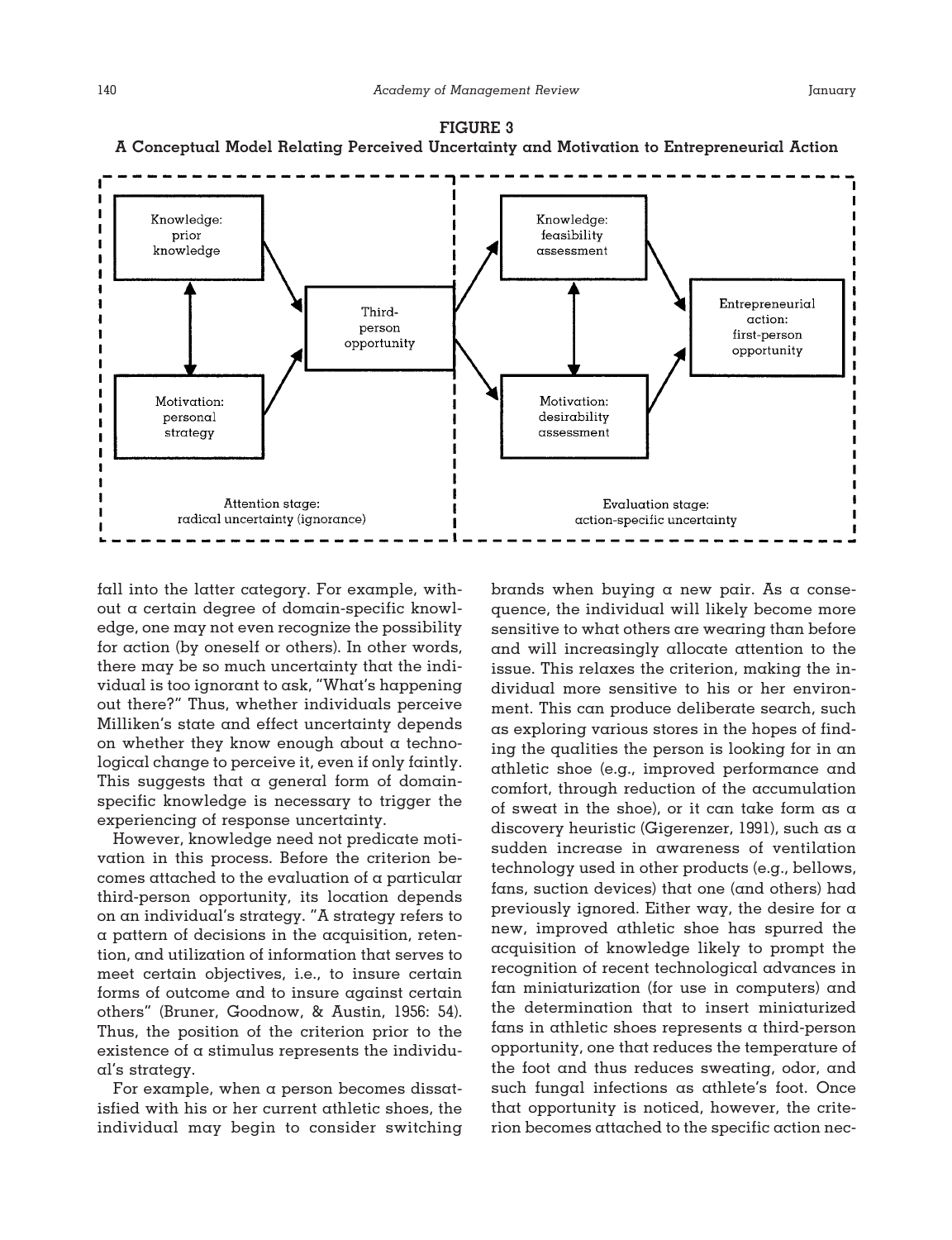essary to assess whether third-person opportunity represents first-person opportunity.

Therefore, the acknowledgment of a thirdperson opportunity arising from a technological change is configural in the sense that people who have the necessary knowledge and motivation will believe that there is third-person opportunity arising from a technological change, but those who do not have the necessary knowledge and motivation will not believe that the technological change represents an opportunity for someone and will no longer attend to it. Stage II applies only to those individuals who believe that a third-person opportunity exists.

# **Stage II: Evaluation and First-Person Opportunity**

Stage II addresses first-person evaluation. The belief that a technological change represents a third-person opportunity triggers a decision-making process in which the prospective entrepreneur must evaluate whether this thirdperson opportunity constitutes a first-person opportunity. The individual forms beliefs regarding what to do and why to do it—that is, whether the potential reward for this particular action is worth the potential cost specific to oneself. However, both of these beliefs are undermined to a greater or lesser extent by doubt. Therefore, regardless of whether the construct of knowledge or motivation is discussed, the process remains the same:  $\alpha$  belief is formed regarding  $\alpha$  desired end state, but doubt exists regarding whether that desired end state is feasible (can be achieved in the manner envisioned) and desirable (whether its attainment will fulfill the motive for which it is being sought). $6$ 

This evaluation stage is rooted in Aristotle's "practical syllogism," which forms the foundation of most expectancy-value theories (e.g., Ajzen, 1996a,b; Gatewood, Shaver, Powers, & Gartner, 2002). According to Aristotle (1987), the premises of this syllogism are the actor's desires ("*A* wants to achieve *X*") and beliefs ("*A* believes that if *B* is performed *X* will occur"), and the conclusion is not another belief but the action itself. Thus, the realization that individual action is not solely a function of knowledge or motivation but, rather, a composite of belief and desire regarding a particular form of behavior is not new, nor is it limited to expectancy-value theory (Greve, 2001). In fact, Hastie suggests that the field of judgment and decision making is about "how people . . . combine desires (utilities, personal values, goals, ends, etc.) and beliefs (expectations, knowledge, means, etc.) to choose a course of action" (2001: 655– 656). He goes on to point out that the conceptual and perhaps defining template for a decision comprises three components:

 $(\alpha)$  courses of action (choice, options, and alternatives); (b) beliefs about objective states, processes, and events in the world (including outcome states and means to achieve them); and (c) desires, values, or utilities that describe the consequences associated with the outcomes of each action-event combination (2001: 656).

Believing that one has recognized a thirdperson opportunity does not necessarily mean one believes one possesses the knowledge and motivation necessary to exploit it. However, through learning efforts and/or the encouragement of others, one may be able to overcome doubt and act. Therefore, the question of the second stage is similar to a classic "risk/return" dilemma in which a prospective actor must ask him/herself whether he or she believes that the payoff of the third-person opportunity justifies bearing the perceived uncertainty necessary to attain it. If the answer is yes, then a first-person opportunity is believed to exist, and entrepreneurial action takes place. The "risk" of this risk/return dilemma, however, is subjectively determined by the prospective actor. Thus, it seems that, to act entrepreneurially, people need not have a high tolerance for uncertainty if they believe that they know what they are doing.

Therefore, whether one will engage in a particular action is a decision that depends on whether the individual is motivated enough to act, given the uncertainty he or she expects to encounter in pursuit of a third-person opportunity. The next section applies our model to a number of influential economic theories of the entrepreneur (conveyed in Table 1) not only as a means of revealing problems that management scholars face when trying to apply these theories of the entrepreneur to the individual rather than system level, but also as a means of glean-

<sup>6</sup> See Barnard (1968) for an analogous argument in which the terms *effectiveness* and *efficiency* are used, respectively, to delineate goal attainment from motive satisfaction.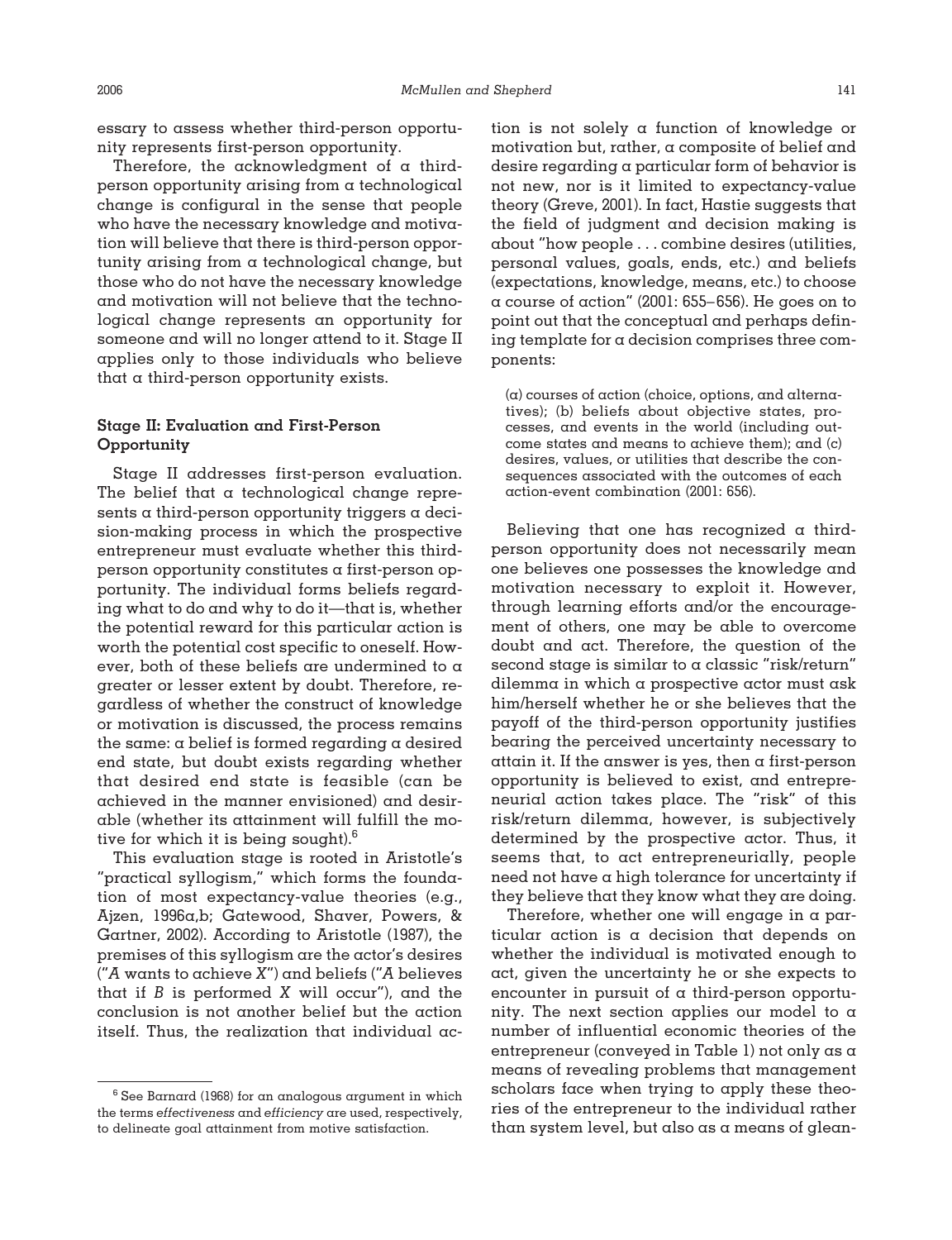| Theorist   | Knowledge:<br>Perceived<br>Uncertainty                        | Motivation:<br>Willingness to<br>Bear Uncertainty                      | Philosophical<br>Stance | <b>Importance of Configural Argument</b>                                          |
|------------|---------------------------------------------------------------|------------------------------------------------------------------------|-------------------------|-----------------------------------------------------------------------------------|
| Schumpeter | Relatively ignored                                            | Addressed—primarily<br>in terms of the<br>evaluation<br>$_{\rm stage}$ | Naive realism           | Moderate—third-person opportunity<br>is considered to be readily<br>identifiable  |
| Kirzner    | Addressed—primarily<br>in terms of the<br>attention stage     | Relatively ignored                                                     | Critical realism        | High-third-person opportunity is<br>thought to be obscured by market<br>ignorance |
| Knight     | Addressed-primarily<br>in terms of the<br>evaluation<br>stage | Addressed—primarily<br>in terms of the<br>evaluation<br>stage          | Critical realism        | Low—awareness of third-person<br>opportunity is taken for granted                 |

**TABLE 1 Limitations and Assumptions of Three Influential Theories of the Entrepreneur**

ing theoretical insights that are not ontologically constrained.

# **REINTERPRETATION OF INFLUENTIAL THEORIES OF THE ENTREPRENEUR**

Failure to address entrepreneurial action in terms of both knowledge and motivation has produced a number of theories of the entrepreneur that are incomplete when used at the individual level of analysis. In this section we use our conceptual model of entrepreneurial action to address possible limitations of the three theories of the entrepreneur that are considered most influential in the management literature: Schumpeter (1934), Kirzner (1973), and Knight  $(1921).<sup>7</sup>$ 

#### **Schumpeter's Innovator: Epistemological and Ontological Issues**

Schumpeter's theory introduces two major assumptions. The first is that perceived uncertainty does not play a role in entrepreneurial action. This assumption is derived from a belief that opportunity is abundant and readily identifiable. For example, Schumpeter discusses the economy as if it were a relatively closed system that merely interfaces with science, literature, politics, and so forth *via* the entrepreneur.8 In doing so, Schumpeter suggests that opportunities originate elsewhere for all prospective entrepreneurs to see. Because all of the prospective entrepreneurs are equally capable of seeing the development, it is only the adventurous who make the leap—that is, entrepreneurs can be discriminated from others only in terms of the location of their criterion. Schumpeter is then forced to speculate about individual differences in the motivation to act entrepreneurially, and he identifies a number of "traits," including greater self-centeredness (1934: 91–92), "the dream and the will to found a private kingdom"

<sup>7</sup> We have chosen to emphasize these three theorists over others for the following reasons. First, as Stevenson and Jarillo (1990) point out, Schumpeter's conceptualization of the entrepreneur has provided one of the primary theoretical foundations on which entrepreneurial management research has been built. Second, Kirzner's conceptualization of the entrepreneur is the most influential in the opportunity paradigm proposed by Shane and Venkataraman (2000) in their recent but already highly influential piece. Finally, Knight was chosen to round off our examples because his theory is typically recognized as the third primary and distinctly original theory of the entrepreneur (Barreto, 1989; Hebert & Link, 1988).

<sup>&</sup>lt;sup>8</sup> For example, Schumpeter notes:

It is no part of [the entrepreneur's] function to "find" or to "create" new possibilities. These are always present, abundantly accumulated by all sorts of people. Often they are also generally known and being discussed by scientific or literary writers. In other cases, there is nothing to discover about them, because they are quite obvious. To take an example from political life, it was not at all difficult to see how the social and political conditions of France at the time of Louis XVI could have been improved so as to avoid a breakdown of the ancient regime. Plenty of people as a matter of fact did see it. But nobody was in a position to do it. Now, it is this "doing the thing," without which possibilities are dead, of which the [entrepreneur's] function consists (1934: 88).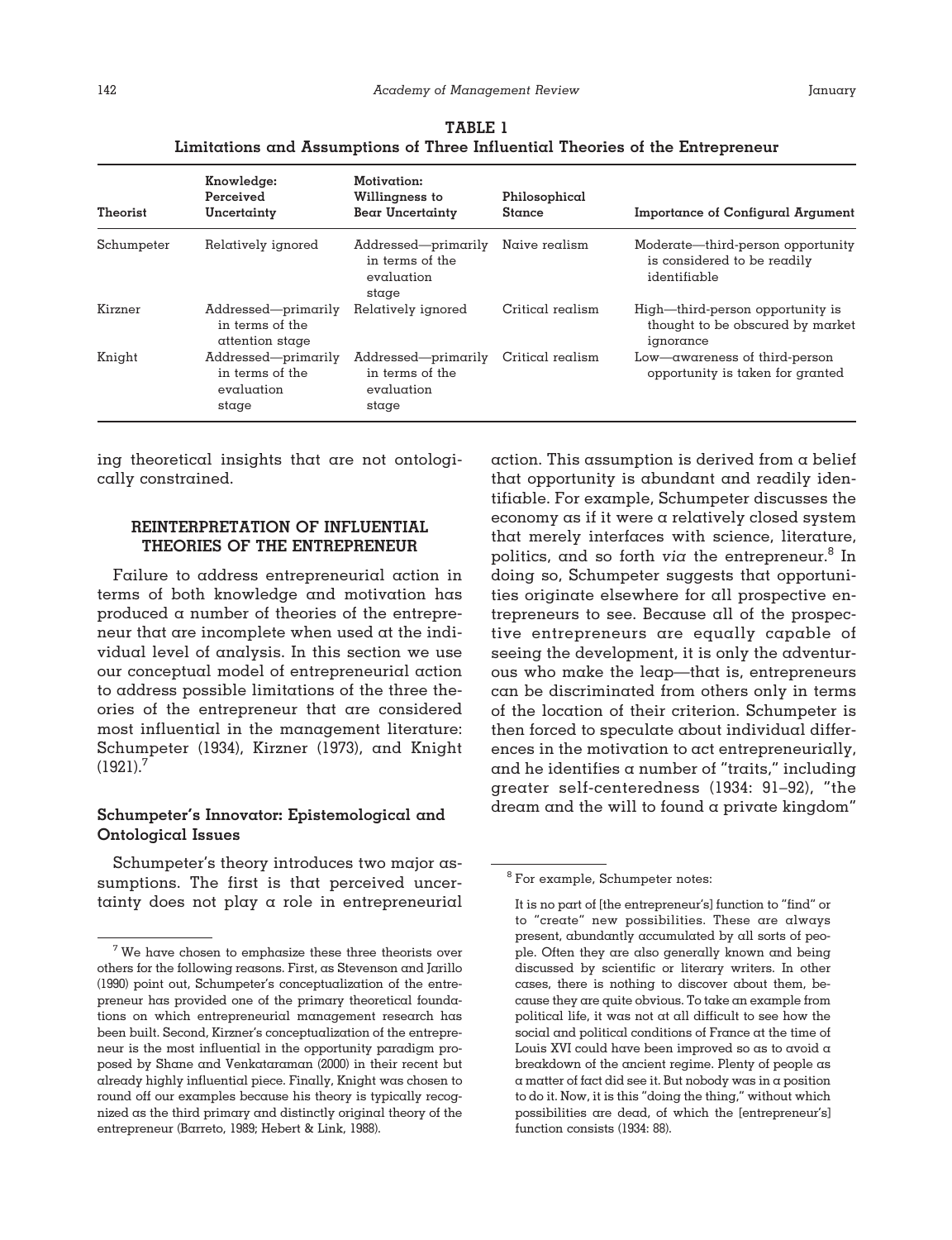(1934: 93), "the will to conquer" (1934: 93), and the "joy of creating" (1934: 93–94).

Schumpeter's second major assumption is that opportunities have an objective existence an argument that communicates a social realist ontology. Ontological assumptions are assumptions concerning the nature of social reality. "[A] social realist ontology presumes that actors are real—natural persons having innate capacities to act so as to secure and protect their interests. . . . The environment too is regarded as real: it is out there as a part of the natural world" (Scott, 1995: 50). In contrast, a social constructionist ontology suggests that "individuals do not discover the world and its ways, but collectively invent them. Such invention is not random and arbitrary, but itself arises out of and is informed and constrained by existing social arrangements and beliefs" (Scott, 1995: 50). Because Schumpeter's theory conceptualizes possibilities as existing objectively (i.e., in the form of new technologies observable by all), it not only recognizes the existence of a third-person opportunity but it also equates this third-person opportunity with first-person opportunity in every way except one: the amount of desire people exhibit in deciding whether to exploit it.

Subscription to this social realist ontology, in combination with the elimination of epistemological differences, puts Schumpeter into a bit of a straitjacket. Because everyone in his economy shares the same perceptual acumen, opportunities must be new to everyone, not merely the actor, or else they would already have been exploited. This limits Schumpeter's "true" entrepreneur to the domain of radical innovation.<sup>9</sup> However, the radicalness of the innovation and even the innovation itself become third-party assessments subject to post hoc analysis. That is, the degree of innovativeness exhibited is more dependent on a subjective evaluation made by a number of observers after the fact than it is on some objectively definable criteria. Consequently, a priori classification of "radical

innovation" is exceptionally difficult and empirically problematic.

One potential explanation for this difficulty is that action is an individual phenomenon affecting system-level outcomes. Traditionally, theoretical focus has started with the system-level outcome (i.e. radical innovation), and the theorist then looked to the actor(s) to determine the cause. This approach unwittingly imposes the ontological assumptions common to economic, system-level theories on to the process experienced by the individual actor (i.e., entrepreneur). Unlike these system-level theories, which rely on an observer's assessment of whether an actor is engaging in radical innovation or bearing uncertainty, a theory of individual action frequently defines novelty through the eyes of the actor (see Weber 1947, 1968) and argues that it is this actor's assessment of the situation that ultimately determines whether entrepreneurial action will occur. Thus, the individual action that impacts the system depends on whether an activity is radical, uncertain, novel, and so forth in the mind of the prospective actor. If this action occurs on a scientific knowledge frontier, then it will likely appear radical to observers, but if this action occurs on a personal knowledge frontier (e.g., franchising), then it may appear to observers to be nothing more than imitation. To the particular actor, however, it may be novel either way. An embrace of this first-person approach is characteristic of the Austrian school and of Kirzner's theory, to which we now turn our attention.

### **Kirzner's Alert Arbitrageur: Motivational and Configural Issues**

Whereas Schumpeter's entrepreneur disrupts equilibrium by introducing radical innovation, Kirzner's entrepreneur begins in disequilibrium and fulfills the function of an arbitrageur who moves the economy toward equilibrium by rectifying discrepancies in supply and demand.<sup>10</sup> Unlike Schumpeter, Kirzner (1973) provides ample attention to epistemological differences under the guise of entrepreneurial alertness. How-<sup>9</sup> We use the adjective *true* because although Schumpeter ever, within Kirzner's (1979) work, there is an

often used the term *entrepreneur* to refer to both the pioneer and the subsequent entrants, he considered the pioneer, or "leader," to represent the "true" theoretical entrepreneur responsible for stimulating the system. To avoid the confusion associated with introducing a new term, we thought it best to designate this theoretical profile as the "true" entrepreneur rather than the "leader."

<sup>10</sup> These discrepancies in supply and demand are not limited to existing products and services. They also include future discrepancies that can arise from discoveries of superior means-end frameworks of which people were previously unaware.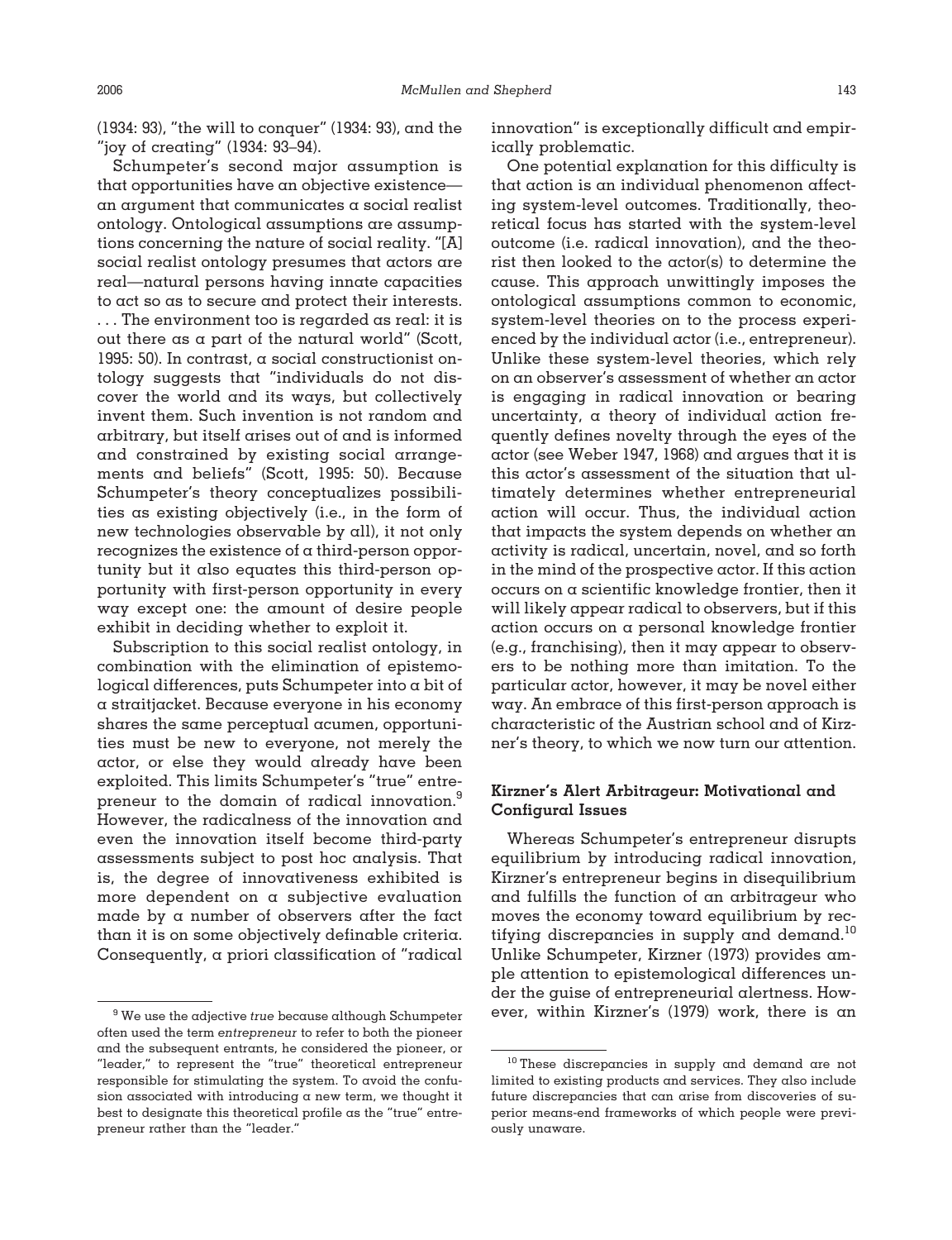unwitting dilution of his concept of entrepreneurial alertness from a description of a behavior that is necessary for the economy to function properly<sup>11</sup> to a description of a psychological characteristic common to successful entrepreneurs.12 We say "unwitting" because Kirzner frequently acknowledges the importance of a statement made by his mentor, Ludwig von Mises: "The economist must never be a specialist. In dealing with any problem he must fix his glance upon the whole system" (Mises, 1949: 69).

As a behavior that is necessary for the economy to function properly, entrepreneurial alertness is what happens when the market presents a profitable situation that is successfully exploited by an individual who "fits" the necessary profile (Kirzner, 1973, 1980). In essence, entrepreneurial alertness is a less mathematical exposition of probability theory in which the market presents an objective opportunity for someone possessing the necessary knowledge. Entrepreneurial alertness ensures exploitation of this opportunity and consequently perpetuates the market system.

To use an analogy, entrepreneurial alertness is like a radio trivia contest. Although you or I may not know the answer to the trivia question asked by the disc jockey, someone inevitably

<sup>12</sup> For example, within the same book providing the previous comment, Kirzner states:

The truth is that the ability to learn without deliberate search is a gift individuals enjoy in quite different degrees. It is this gift surely, that we have in mind when we talk of entrepreneurial alertness. Entrepreneurial alertness consists, after all, in the ability to notice without search opportunities that have been hitherto overlooked (1979: 148).

does. Therefore, an objective opportunity can be said to exist. The first individual who knows the answer and calls in to claim the prize is the exhibitor of Kirzner's (1973) concept of entrepreneurial alertness. Accordingly, entrepreneurial alertness has no meaning a priori. By definition, it can only be said to exist post hoc. Therefore, alertness can only be said to exist for the successful radio caller (and possibly to a lesser degree for those who know the answer, try to call, but are not as fast as the winner). The caller who gets through but provides the wrong answer cannot be described as exercising entrepreneurial alertness. Thus, entrepreneurial alertness is a configural concept in which an objective market opportunity is only an opportunity for those possessing the necessary attributes. Therefore, because this alertness is  $\alpha$ product of the market, it is problematic for it to be discussed as a universal attribute of entrepreneurial individuals independent of the system in which they operate.

However, entrepreneurial alertness is used as a description of a psychological characteristic common to successful entrepreneurs in Kirzner's later works (1982, 1997, 1999; Kirzner & Institute of Economic Affairs, 1997) as an effort to soften (1982: 156 –157) the more deterministic stances taken in his earlier work (e.g., 1979: 9). In doing so, he obfuscates the configural nature of the "alertness" concept by discussing it more in terms of a quality observable in characteristics such as prescience, boldness, self-confidence, creativity, and innovative ability (Kirzner, 1999). This transforms entrepreneurial alertness into nothing more than judgment and leads the reader to believe that the concept is separable from the market context. However, we argue that it is not. This judgment is still discussed in terms of how well the entrepreneur's envisaged future corresponds to the realized future (Kirzner, 1982: 156).

The problem that this introduces lies in the fact that Kirzner equates opportunity recognition with entrepreneurial action (e.g., "entrepreneurial alertness exploits these opportunities when others pass them by"—see footnote 11). In a subsequent article in which he compares and contrasts his entrepreneur with Schumpeter's, Kirzner (1999) comes closer to recognizing the need for a criterion. However, he still tries to address motivation in terms of perception (i.e., the proposed solution is still the need for a

<sup>&</sup>lt;sup>11</sup> For example, Kirzner notes:

This entrepreneurial alertness is crucial to the market process. Disequilibrium represents  $\alpha$  situation of widespread market ignorance. This ignorance is responsible for the emergence of profitable opportunities. Entrepreneurial alertness exploits these opportunities when others pass them by. G.L.S. Shackle and Lachman emphasized the unpredictability of human knowledge, and, indeed, we do not clearly understand how entrepreneurs get their flashes of superior foresight. We cannot explain how some men discover what is around the corner before others do. . . . As an empirical matter, however, opportunities do tend to be perceived and exploited. And it is on this observed tendency that our belief in a determinate market process is founded (1979: 9).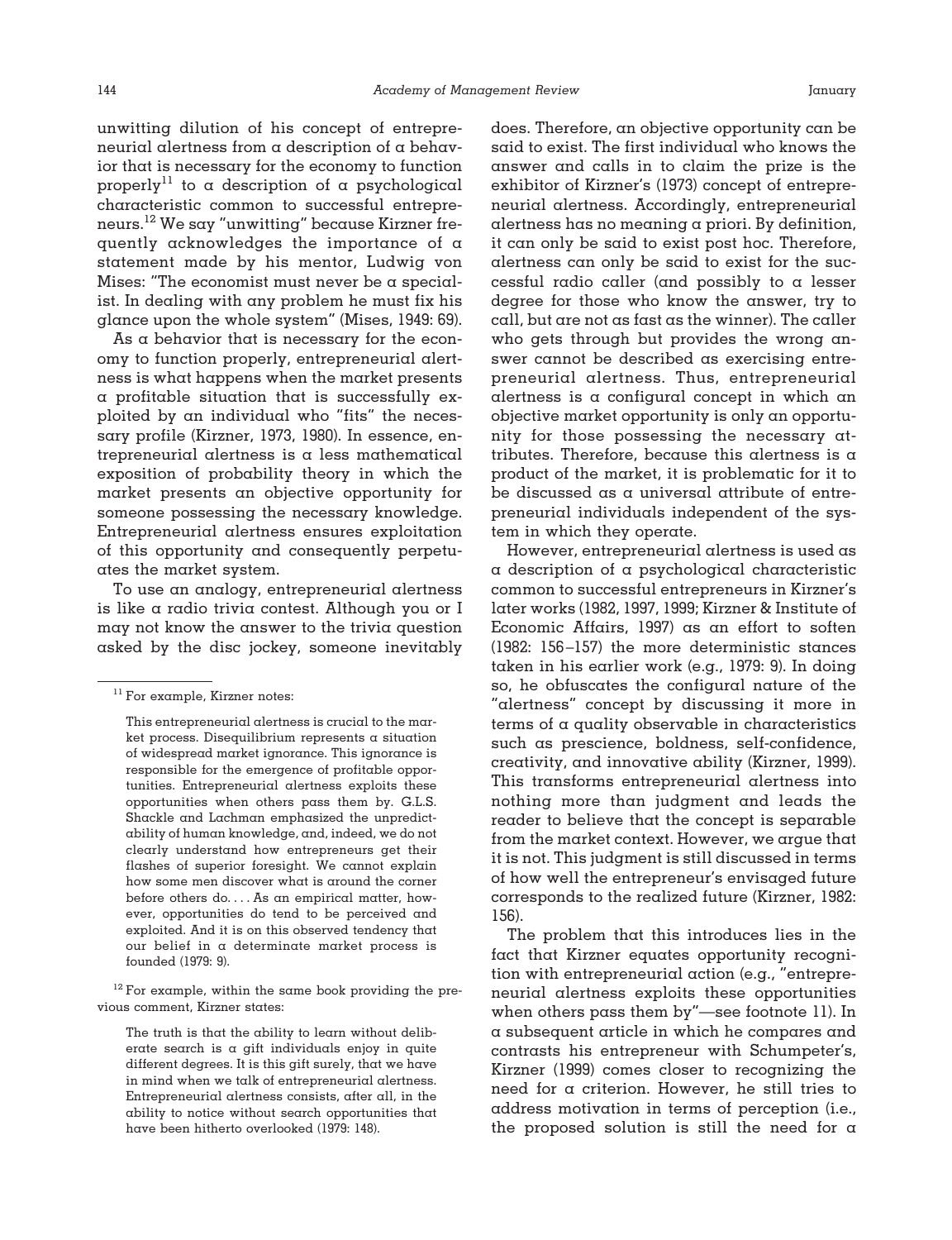tighter distribution around the mean of the third-person opportunity). Kirzner explicates:

The seer who can imagine how the world *might* be improved by a radical innovation but who lacks the needed boldness and initiative (to shoulder the risks which he would have to assume in order actually to introduce this innovation to reality in  $\alpha$  world fraught with uncertainties)—has in fact not yet *really* discovered an available, attractive opportunity for innovation. If he has not seen that opportunity in so shining  $\alpha$ light that it drives him to its implementation in spite of the jeering skepticism of others, and in spite of the possibility of its ultimate failure then he has *not* really "seen" that opportunity (1999 13).

In essence, Kirzner's argumentation collapses the attention and the evaluation stages of our conceptual model of entrepreneurial action into one simultaneous occurrence in which individuals become entrepreneurs if and only if their prior knowledge enables them to go from ignorance to near certainty instantaneously. That is, an individual becomes an entrepreneur when his or her distribution around the third-person opportunity mean is so tight that uncertainty is, for all material purposes, eliminated from the question of whether to act (as was the case in the aforementioned radio contest analogy). The primary problem with this conception lies in the realization that you or I may frequently know the answer to a radio trivia question without believing that the prize is motivating enough to waste time on the unlikely prospect of getting through to the station. Therefore, without motivation, entrepreneurial alertness cannot be expected to produce entrepreneurial action, regardless of how "clearly" one may have "seen" an opportunity.

For the most part, Kirzner's theory of entrepreneurial alertness is an elegant explanation of the attention stage. Ignorance is addressed in terms of perception, and the ability to notice opportunities without search is highly reminiscent of personal strategy. However, to be a theory of the entrepreneur, both the attention and the evaluation stages are necessary. After all, entrepreneurial perception can only be considered "entrepreneurial" when it produces action. This cannot be achieved without evaluating action-specific uncertainty (even if only briefly, owing to a potentially nominal amount of uncertainty). This evaluation, in turn, involves the necessary motivation in relation to one's belief

and corresponding doubt that one knows what to do. Therefore, according to Kirzner, being an entrepreneur logically implies that entrepreneurial alertness has been exercised. Without entrepreneurial alertness, the individual would not have perceived and acted on the opportunity, and would not, therefore, be an entrepreneur.

# **Knight's Uncertainty Bearer: Attention Issues**

Because it emphasizes uncertainty in the explanation of profit, Knight's (1921) theory comes the closest of the three in recognizing the significance of both knowledge and motivation in entrepreneurial action. However, because the context of the theory is an existing firm, the existence of a decision scenario is frequently taken for granted, and little explanation is given to how the decision maker escapes ignorance. Knight argues that individuals frequently face uncertainty in the decisions they make regarding the normal functioning of the enterprise that is, forecasting consumer demand, projecting costs, and so on. Thus, recognizing or creating opportunities is made insignificant, because profit is believed to come from uncertainty, which Knight considers to be rarely in short supply. Instead, he places emphasis on the responsibility associated with decision making.

Accordingly, Knight's theory discusses entrepreneurial action solely in terms of the evaluation stage, without adequate concern for the attention stage. In other words, there is no need to address the kind of radical uncertainty (i.e., flat response curves) indicative of market ignorance if one begins with the assumption that the stimulus will be thrust on the individual in the normal course of business activities. This position makes Knight's theory congenial to discussions of scanning and deliberate search common to strategy research (Dutton & Jackson, 1987, 1997) but incomplete when addressing discussions of discovery, which are more commonly associated with entrepreneurship. Because scanning and deliberate search are prompted by a conscious awareness of a need for more information, they address uncertainty and known ignorance (i.e., "I know what it is that I don't know"). Discovery, however, is based on notions of complete ignorance (i.e., "I don't know what it is that I don't know"). That is, the individual is not consciously investigating the phenomenon and may even be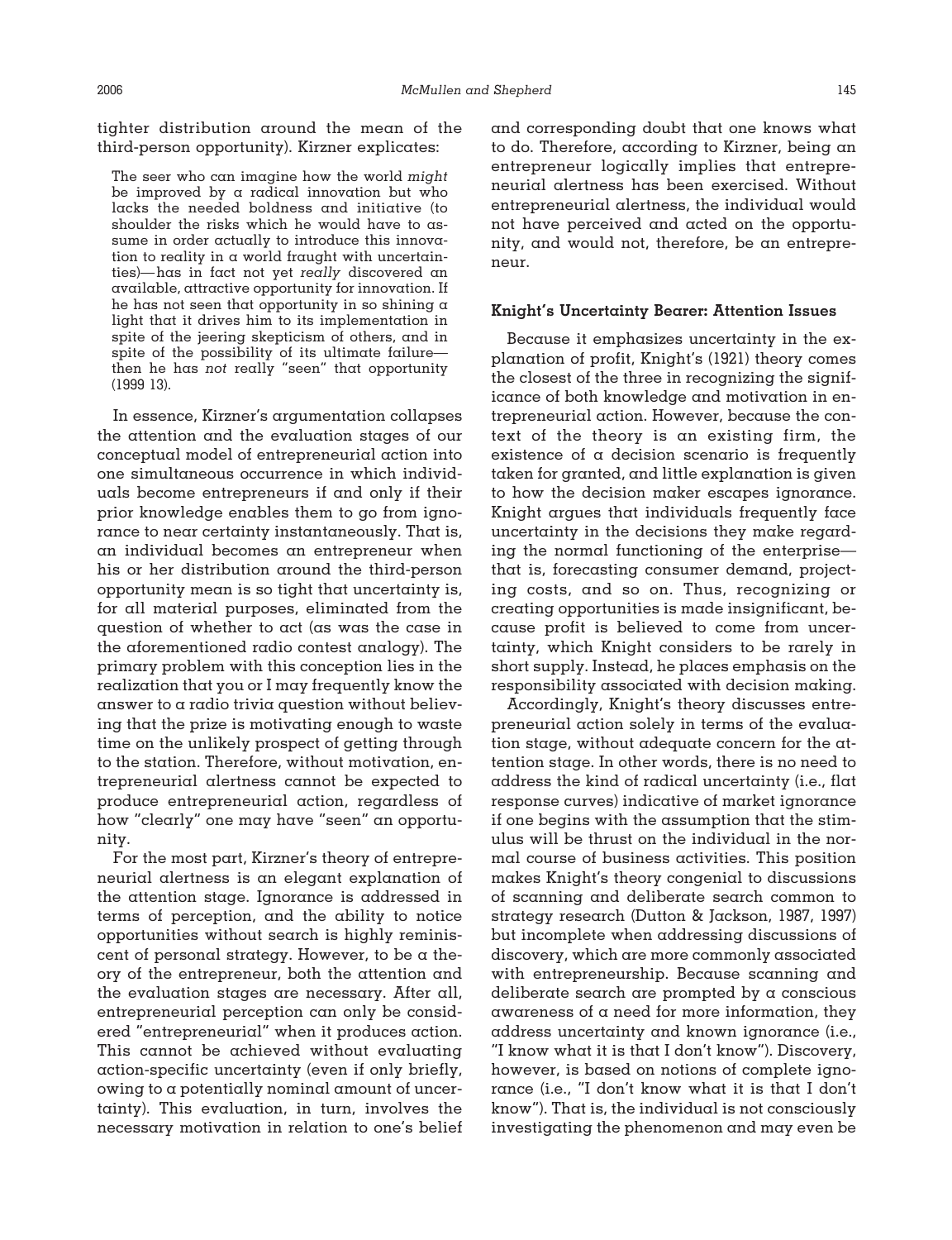involved in alternative activities that engage his or her attention, thereby preventing recognition of a third-person opportunity.

Although in some respects Knight's theory offers a less comprehensive explanation of why the economy functions effectively and why firms emerge than either Schumpeter's or Kirzner's, in other ways Knight may have an advantage over Schumpeter and Kirzner. By not discussing the economy explicitly, Knight is able to focus more clearly on the individual's decision-making process. This focus on the individual and relative neglect of the system may be responsible not only for preventing oversight of either knowledge or motivation but also for keeping Knight from becoming too enslaved by his ontological assumptions. Although Knight clearly exhibits social realist sympathies when he suggests that "a man's judgment has, in an effective sense, a true or objective value" (1921: 270 –271 footnote), his theory is not constrained by them, as is the case with Schumpeter and Kirzner, each of whom focuses substantially on the concept of equilibrium and disequilibrium.

As a result, Knight's theory is less configural in nature. In fact, the third-person opportunity could be conceptualized in terms of  $\alpha$  socially constructed situation in the future about which the entrepreneur must try to accurately predict what will take place. For example, the question is not whether this is or is not an objective opportunity to seize; rather, it is "How firmly do I believe that I can sell a certain number of my new product to the market?" In such a scenario, the expectation becomes the third-person opportunity and the actor's knowledge and motivation contribute to whether the actor deems the scenario action worthy (i.e., "Can I make the future what I want it to be?"). This kind of scenario generation and enactment escapes the heavy determinism implied by the equilibrium paradigm and begins to look a lot like the psychological stances taken by radical, subjectivist economists (e.g., Ebeling, 1986; Maki, 2001; Shackle, 1972) and critical psychologists, such as Weick (1979, 1995). This change in argumentation, however, results in  $\alpha$  shift in one's ontological assumptions.

Schumpeter and Kirzner embrace social realism. In both theories discovery plays a role. Because Kirzner begins with a dynamic and inclusive economy, he must address discovery directly, which he does through his concept of market ignorance. Schumpeter also addresses discovery, but more indirectly. He simply pushes it back into the realm of science, making the scientists the inventors and the entrepreneurs merely innovators. However, the fact remains that "discovery" still occurs somewhere in his world view.

In contrast, action theorists of a sociological (DiMaggio & Powell, 1983; Meyer & Rowan, 1977) and critical psychological bent (Burke & Reitzes, 1991; Weick, 1993) favor a social constructionist orientation (Scott, 1995), shying away from terms such as *discovery* when discussing social contexts (Scott, 1995). These theorists do not see the social environment as something to be discovered; instead, they view it as either "wider belief systems and cultural frames [that] are imposed on or adopted by individual actors and organizations" (Scott, 1995: 44) or as "understandings and scripts [that] emerge out of actions as well as guide them" (Scott, 1995: 45), respectively. This subtle but powerful shift of ontology from social realism to social constructionism presents possibilities and problems for entrepreneurship research.

#### **IMPLICATIONS OF AN ACTION FRAMEWORK**

It is not our purpose in this article to act as proponents or critics of social realism or social constructionism. Rather, we merely wish to illustrate that the many economic theories of the entrepreneur that are so influential to management theory today are, at their core, theories of action that are laden with ontological assumptions. These assumptions influence not only which components of action are discussed but also the way that opportunity is conceptualized. Recognition of this fact enables scholars to draw from these theories in a more productive manner, both theoretically and empirically.

We propose that an action framework can lead to more productive discussions regarding the important entrepreneurial concept of opportunity (Brown, Davidsson, & Wiklund, 2001; Shane & Venkataraman, 2000; Stevenson & Gumpert, 1985). Shane and Venkataraman (2000) draw from economic theory and present an eloquent argument for the objective existence of opportunities. In a highly original study, Shane (2000) pushes this paradigm to the empirical front by establishing the mediating role that prior knowledge has in both the discovery and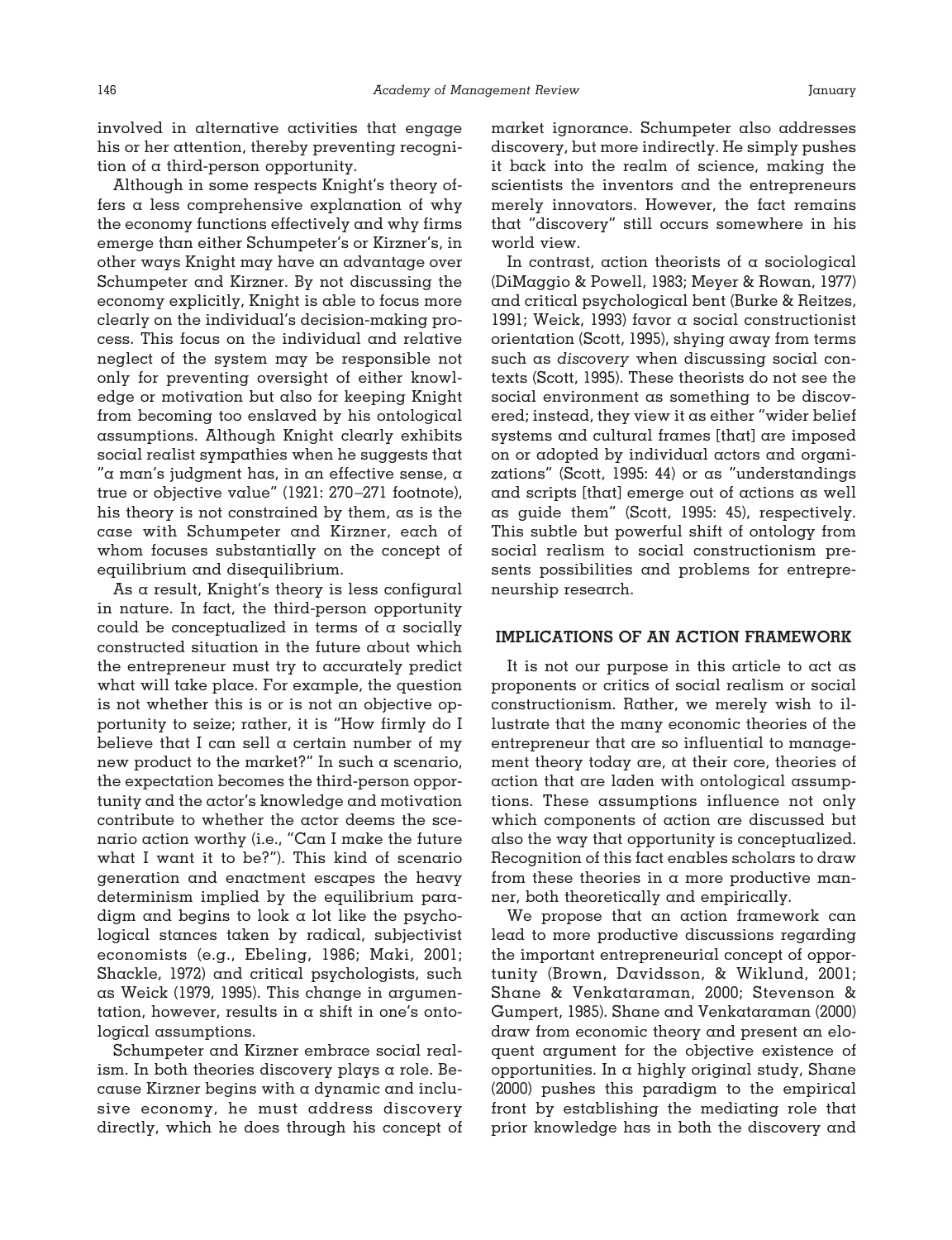exploitation of opportunity. Perhaps what is most interesting about this study, in relation to our argument, is that the same term *opportunity* is used to denote both the third-person opportunity of the new technology and the first-person opportunity of the various individuals who perceive it in different ways. For example, Shane states, "Potential entrepreneurs should look to discover opportunities in what they know rather than in what is popular with other entrepreneurs" (2000: 467). Language such as this conveys a belief in the objectivity of third-person opportunity, even if epistemological differences produce different interpretations of it.<sup>13</sup>

Other entrepreneurship scholars who have exhibited a qualified subscription to this paradigm have provocatively proposed the use of signal detection theory (MacMillan & Creelman, 1991; McFall & Treat, 1999; Swets, 1996) for examining opportunity recognition and evaluation (e.g., Baron, 2002; McMullen & Shepherd, 2003). However, the question of whether an error of commission is attributable to entrepreneurial error in terms of misperceived opportunity, poor strategy formulation, poor strategy implementation, or unfavorable changes in environmental conditions becomes, at best, difficult to determine using this ontological foundation.

In stark contrast to these social realists are action enthusiasts who exhibit social constructionist sympathies. For example, Gartner, Carter, and Hills (2001) argue that opportunities are often enacted phenomena with no existence independent of the individuals who envision and/or exploit them. For these scholars, discussion of third-person opportunity undermines their world view. They fear that the language that accompanies this realist ontology reflects an artificially constructed framework superimposed on the phenomenon by scholars to help them make sense of it. They suggest that the consequence of such a framework is that it obfuscates scholarly understanding of the phenomenon as it actually occurs. For example, by using words in surveys such as "discovery," which they argue are not used by people when confronting the phenomenon in  $\alpha$  natural state,

 $^{13}$  This suggests that Shane subscribes to a social realist ontology, but it is a "critical realism," in which there are limits on individuals' epistemological abilities, versus a "naive realism," in which no such limitations exist (Lincoln & Guba, 2000).

scholars distort findings by introducing their own conceptions of the phenomenon to be explained. Although the debate regarding which ontology is more suited to entrepreneurship research is integral to "good" science (Cannella & Paetzold, 1994), it remains diluted as a discussion of the nature of opportunity and unrecognized for what it is—a philosophical debate about the nature of the social world and human action (Burrell & Morgan, 1979).

Therefore, the primary difference between entrepreneurship scholars with social realist sympathies and those with social constructionist sympathies concerns the nature of third-person opportunity. Is an "opportunity" conceived to be "out there" awaiting discovery, evaluation, and exploitation? Or does one begin with an individual's knowledge and motivation and attempt to determine how that influences his or her mental representation of the environment? We propose two potential approaches for reconciling these contrasting views: one pragmatic and the other conceptual.

#### **A Pragmatic Approach**

Perhaps the easiest way to address the philosophical nature of third-person opportunity is to avoid it. Arguably, this is precisely what many positivist psychologists, such as Simon, Tversky and Kahneman, and Giegerenzer, have done. Using experimental methods or controlled tasks, the researcher is able to observe individual behavior within an "objective," somewhat microcosmic reality. For example, both Simon's work using the game of chess or Tversky and Kahneman's framing experiments examine judgment and decision making regarding an "objective" answer (i.e., one that is logically right or wrong). Historically, the quality of the individual's decision has been determined by equating "good" judgment with "rational" judgment as determined by statistics, or probability theory (Hastie, 2001). Accordingly, these tasks are not subject to multiple interpretations.

This same approach can be used to analyze the decision of whether to engage in entrepreneurial action. Because one can control within an experiment the amount of information presented to the individual, the researcher can control the distance between the noise and thirdperson opportunity means in such a way as to ensure substantial distance or close proximity.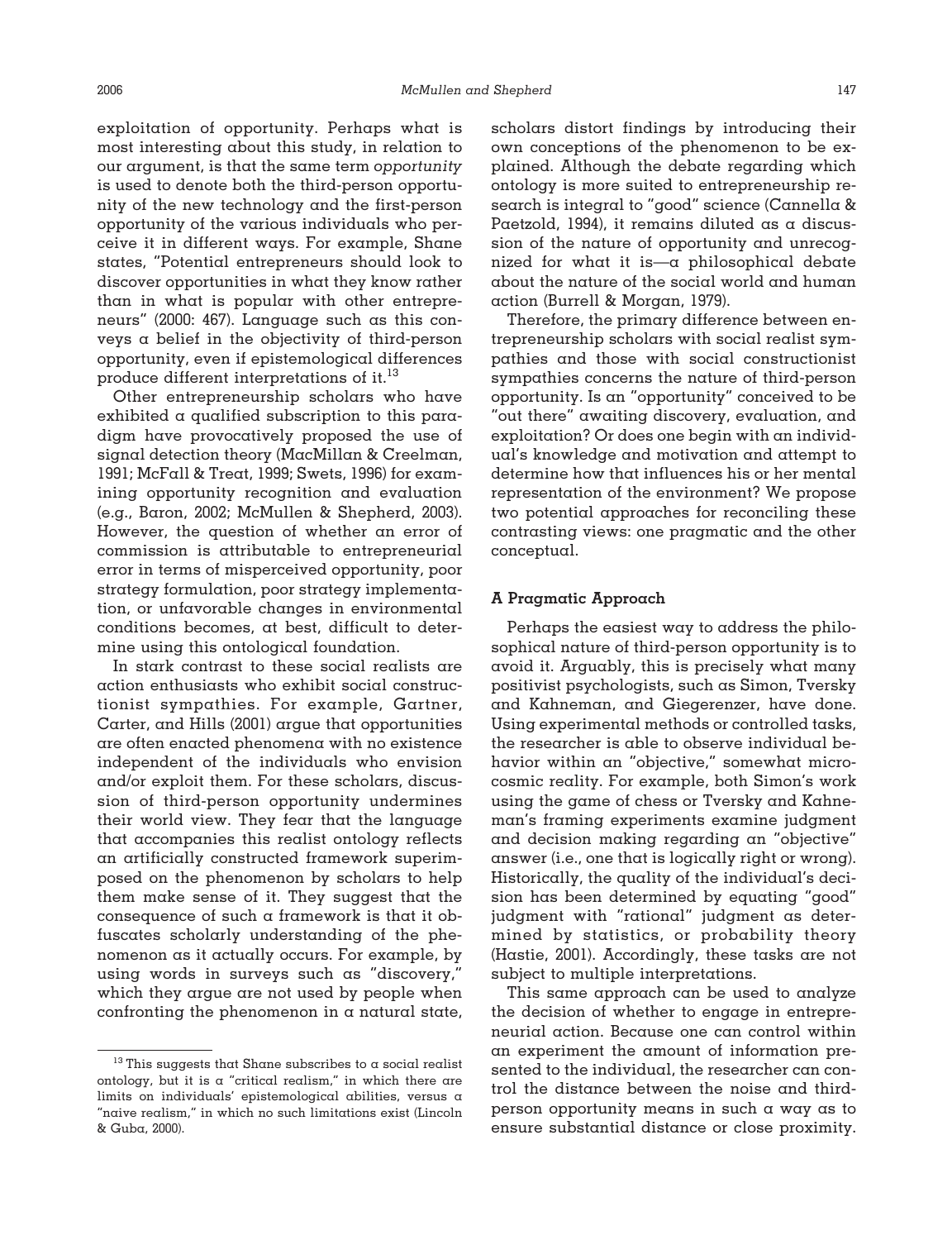Thus, regardless of whether an "opportunity" in the real world ever objectively exists, one can create an experiment in which an opportunistic situation does undoubtedly exist (i.e., the potential for arbitrage).

However, such an experiment suffers from some of the critiques leveraged against Knight's theory above (i.e., a decision scenario is forced on the decision maker, leaving the researcher uninformed about the allocation of entrepreneurial attention). In addition, whether a situation can be classified as an opportunity if an individual recognizes it and deems it unworthy of exploitation, and whether an arbitrage opportunity is an "entrepreneurial" opportunity, are questions that require theoretical answers that would most likely go unaddressed under this approach.

One final observation regarding this solution is that it is not so much behavioral as it is cognitive or decisional in nature. Sarasvathy's  $(2001\alpha,b)$  work on effectuation within a slightly more natural setting epitomizes the promising potential of this method. By using "think-aloud" protocols to examine how entrepreneurs think about opportunity, she successfully sidesteps the configural issues that are often embedded in economic theories of the entrepreneur. In fact, the importance of ontological assumptions is effectively eliminated by focusing only on perceived behavioral control and not the actual behavioral control associated with subsequent action. This obviates the need to worry about whether it was the opportunity, the execution, or the environment that prevented successful entrepreneurial action. This approach works well if one is interested in the cognitive elements of opportunity, which is Sarasvathy's objective. However, its extension to action explanation requires one to determine whether the findings on how entrepreneurs think they would go about acting entrepreneurially correspond to how they actually behave under natural circumstances.<sup>14</sup>

#### **A Conceptual Approach**

Given these various observations, we propose a conditional compromise that is consistent with an action framework and that includes economic theories of the entrepreneur but is not exclusive to their ontological assumptions. We argue that the willingness to bear the perceived uncertainty associated with an entrepreneurial act is representative of a belief-desire configuration, in which belief of what to do is a function of knowledge and desire of why to do it is a function of motivation. This conceptualization is identical to an intention as described in the context of action theory. For instance, Greve notes:

Actions are distinguished from other kinds of human behavior by the way people usually explain how they came about: They have reasons for actions. This means that individuals do what they do because they desire (want) to reach a goal and believe (expect) that the action is an appropriate or necessary means of reaching it. The beliefs and desires "rationalize" the action (Davidson, 1980a) (Greve, 2001: 437).

Given a specific action, the presence of a specific intention (belief-desire configuration) cannot be doubted. When an observed behavior is in fact the expression of  $\alpha$  certain action, then  $\alpha$  corresponding intention (constellation of desires and beliefs) is necessarily implied; the hypothesis that this action expresses these particular desires and beliefs cannot be disproven by empirical means. The assertion that a person, when he or she performs an action, does so due to certain beliefs (expectations) and desires (values) is trivially true, because whatever he or she performs would not, in any other case, be an action (Greve, 2001: 439).

Greve suggests that action, by definition, is intentional behavior. Therefore, one cannot start with the behavioral portion of the action and argue that increases in the intention caused the action. This would be tautological, given that the action partially consists of the intention. However, one could avoid tautology by starting with the strength of the intention and predicting whether the intended behavior subsequently ensues. Such an approach to entrepreneurial action would equate the concept of opportunity with that of intention. This action approach (in which the researcher examines the composition of the prospective entrepreneur's intention as it

<sup>&</sup>lt;sup>14</sup> In the more problematic context of  $\alpha$  natural setting, scholars have investigated the role of knowledge in entrepreneurship by using measures of general and specific human capital. General human capital typically is operationalized by years of schooling (Rauch & Frese, 2000; see, for example, Bates, 1995; Evans & Leighton, 1989; and Davidsson & Honig, 2003). In the entrepreneurship literature, the most frequently investigated aspect of specific human capital is previous start-up experience (Bates, 1995; Cooper, Folta, &

Woo, 1995; Davidsson & Honig, 2003; Wright, Robbie, & Ennew, 1997).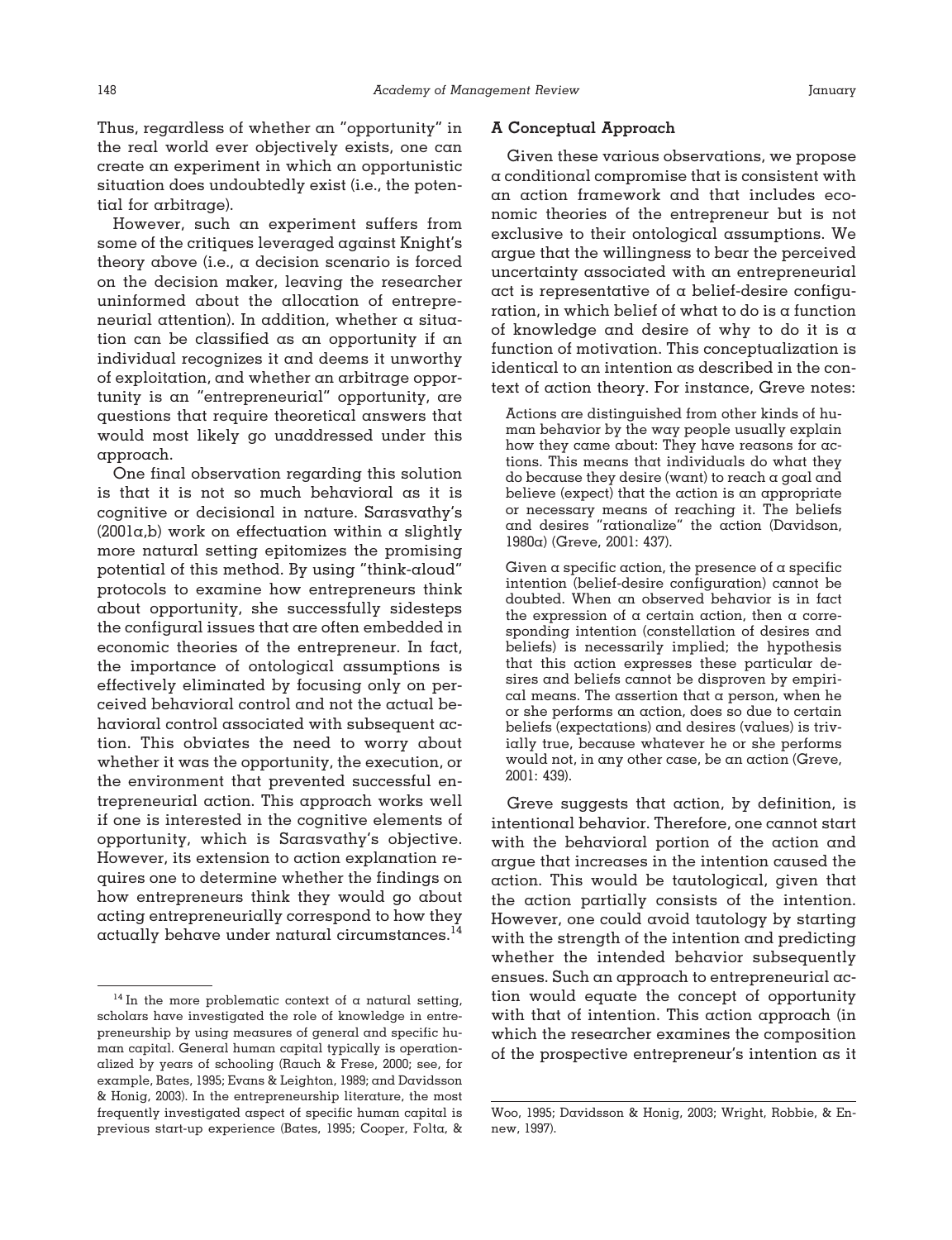forms and then determines whether subsequent behavior occurs<sup>15</sup>) avoids the tautology inherent in some entrepreneurial studies, the erroneous ascriptions of risk tolerance or superior innovative abilities made by observers, and the post hoc rationalization common to retrospection bias.

In addition, paradigm wars regarding ontological assumptions become less important because, regardless of whether social environments are objective or subjective phenomena, the impact they have on individuals' intentions are real just the same. Therefore, it seems that the ontological concerns discussed in this article only come to the forefront when one is interested in what accounts for the origination of the intention or the quality of the outcome produced by the entrepreneurial action. Thus, it appears that although the study of entrepreneurial action consists of an empirically tractable center capable of paradigmatic reconciliation, entrepreneurial action is "bookended" by two philosophically intractable positions grounded in metaphysical assumption. Whereas for the realist these bookends consist of opportunity recognition and accuracy, for the constructionist they represent the origination of intention and whether individuals can realistically impose their will on any system.

#### **CONCLUSION**

We began this article with an examination of the role that uncertainty plays in economic theories of the entrepreneur. After establishing the need to consider knowledge and motivation concomitantly when examining entrepreneurial action, we proposed a two-stage conceptual model of entrepreneurial action, built on these two constructs and consisting of an attention stage focused on the assessment of third-person opportunity ( $\alpha$  possible opportunity for someone) and an evaluation stage focused on the assessment of first-person opportunity (a possible opportunity for the actor). We then used this model to illustrate the conceptual limitations of using system-wide theories of the entrepreneur at the individual level of analysis by reinterpreting three economic theories considered highly influential to managerial thought on the subject of entrepreneurial action. Following this, we discussed how the recognition that these theories of the entrepreneur are theories of action, laden with ontological assumptions about the social world, highlights the need for greater scholarly attention to both knowledge and motivation in future theory building and empirical testing. Finally, we offered a pragmatic and a conceptual solution, inspired by an action framework, as a means of sidestepping or acknowledging philosophically intractable areas associated with the examination of entrepreneurial action.

Given the renewed interest in the individual within entrepreneurship research and the importance of the concept of opportunity to the emerging field of entrepreneurship, we believe that scholars who employ these economic theories of the entrepreneur will benefit from a deeper understanding of their predictions, assumptions, limitations, and possibilities. Not only does it appear that an action framework provides this benefit to entrepreneurship, but also we believe that entrepreneurship provides a promising phenomenon to extend scholarly understanding of the economics, psychology, and sociology of human action.

#### **REFERENCES**

- Addleson, M. 1995. *Equilibrium versus understanding: Towards the restoration of economics as social theory.* London: Routledge.
- Ajzen, I. 1996a. The direct influence of attitudes on behavior. In P. M. Gollwitzer & J. A. Bargh (Eds.), *The psychology of action: Linking cognition and motivation to behavior:* 385– 403. New York: Guilford Press.
- Ajzen, I. 1996b. The social psychology of decision making. In E. T. Higgins & A. W. Kruglanski (Eds.), *Social psychology: Handbook of basic principles:* 297–325. New York: Guilford Press.
- Amabile, T. M. 1997. Entrepreneurial creativity through motivational synergy. *Journal of Creative Behavior,* 31: 18 – 26.
- Aristotle. 1987. *The Nicomachean ethics.* Amherst, NY: Prometheus Books.
- Barnard, C. 1968. *The functions of the executive.* Cambridge, MA: Harvard University Press.
- Baron, R. 2002. OB and entrepreneurship: The reciprocal benefits of closer conceptual links. *Research in Organizational Behavior,* 24: 225–269.
- Barreto, H. 1989. *The entrepreneur in microeconomic theory: Disappearance and explanation.* London & New York: Routledge.

<sup>15</sup> See Chattopadhyay, Glick, and Huber (2001) for an excellent example where they employ longitudinal analysis to examine the effect that perception has on subsequent action at the organizational level.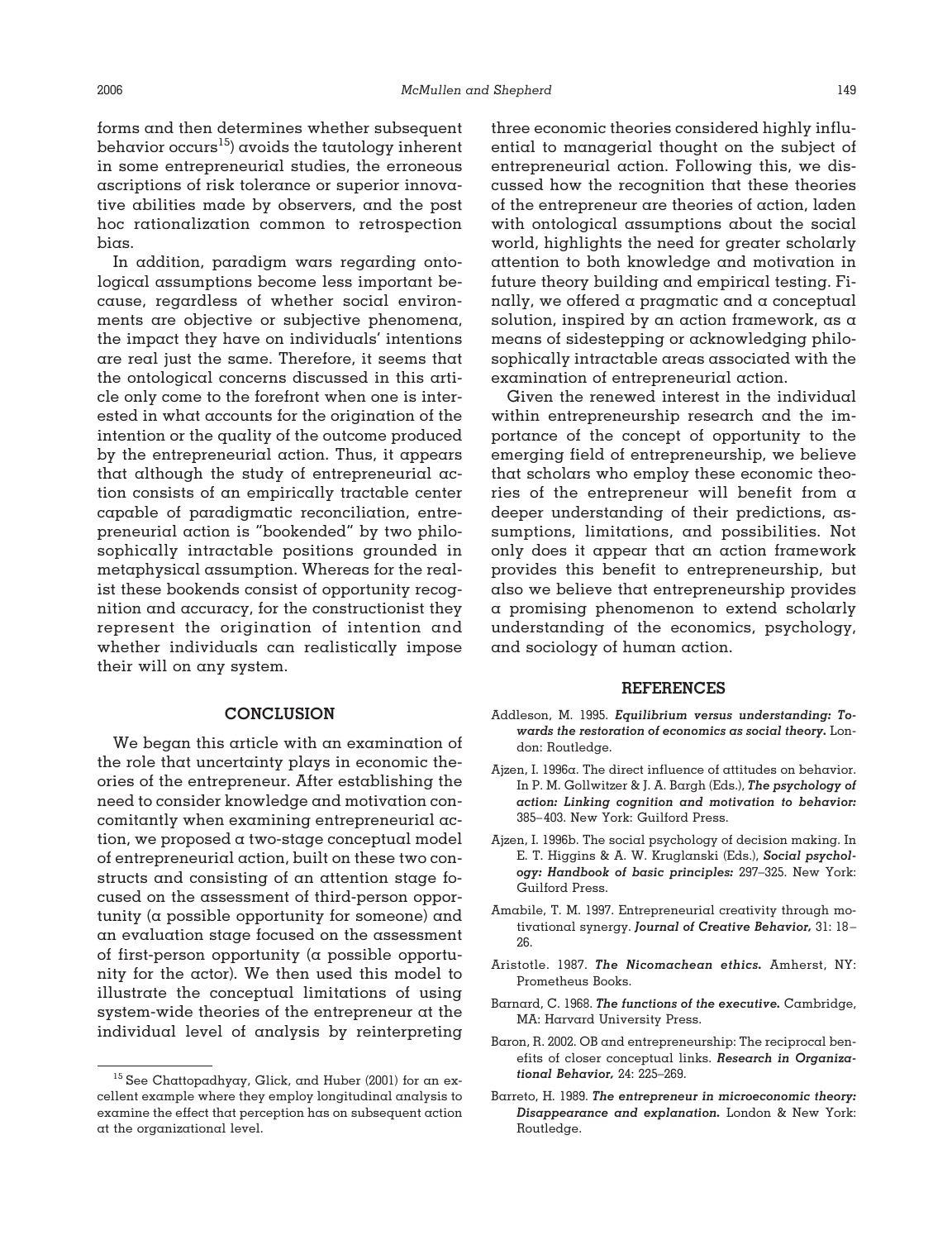- Bates, T. 1995. Self-employment entry across industry groups. *Journal of Business Venturing,* 10: 143–156.
- Baumol, W. J. 1996. Entrepreneurship: Productive, unproductive, and destructive. *Journal of Business Venturing,* 11: 3–22.
- Begley, T. M., & Boyd, D. P. 1987. Psychological characteristics associated with performance in entrepreneurial firms and smaller businesses. *Journal of Business Venturing,* 2: 79 –93.
- Brown, T. E., Davidsson, P., & Wiklund, J. 2001. An operationalization of Stevenson's conceptualization of entrepreneurship as opportunity-based firm behavior. *Strategic Management Journal,* 22: 953–968.
- Bruner, J. S., Goodnow, J. J., & Austin, G. A. 1956. *A study of thinking.* New York: Wiley.
- Burke, P. J., & Reitzes, D. C. 1991. The link between identity and role performance. *Social Psychology Quarterly,* 44: 83–92.
- Burrell, G., & Morgan, G. 1979. *Sociological paradigms and organizational analysis.* London: Heinemann.
- Busenitz, L., & Barney, J. 1997. Differences between entrepreneurs and managers in large organizations: Biases and heuristics in strategic decision-making. *Journal of Business Venturing,* 12: 9 –30.
- Busenitz, L. W. 1996. Research on entrepreneurial alertness. *Journal of Small Business Management,* 34(4): 35– 44.
- Cannella, A. A., Jr., & Paetzold, R. L. 1994. Pfeffer's barriers to the advancement of organizational science: A rejoinder. *Academy of Management Review,* 19: 331–341.
- Casson, M. 1982. *The entrepreneur: An economic theory.* Totowa, NJ: Barnes & Noble Books.
- Chattopadhyay, P., Glick, W. H., & Huber, G. P. 2001. Organizational actions in response to threats and opportunities. *Academy of Management Journal,* 44: 937–955.
- Conrath, D. 1967. Organizational decision-making behavior under varying conditions of uncertainty. *Management Science,* 13: B487–B500.
- Cooper, A. C., Folta, T. B., & Woo, C. 1995. Entrepreneurial information search. *Journal of Business Venturing,* 10: 107–120.
- Cooper, A. C., Woo, C. A., & Dunkelberg, W. 1988. Entrepreneurs perceived chances for success. *Journal of Business Venturing,* 3: 97–108.
- Davidson, D. 1980. Actions, reason, and causes. In D. Davidson (Ed.), *Essays on actions and events:* 3–19. Oxford: Clarendon.
- Davidsson, P., & Honig, B. 2003. The role of social and human capital among nascent entrepreneurs. *Journal of Business Venturing,* 18: 301–332.
- Dewey, J. 1933. *How we think.* Boston: Heath.
- DiMaggio, P. J., & Powell, W. W. 1983. The iron cage revisited: Institutional isomorphism and collective rationality in organizational fields. *American Sociological Review,* 48: 147–160.
- Douglas, E., & Shepherd, D. A. 2000. Entrepreneurship as a

utility maximizing response. *Journal of Business Venturing,* 15: 393– 410.

- Duncan, R. B. 1972. Characteristics of organizational environments and perceived environmental uncertainties. *Administrative Science Quarterly,* 17: 313–327.
- Dutton, J. E., & Jackson, S. E. 1987. Categorizing strategic issues: Links to organizational action. *Academy of Management Review,* 12: 76 –90.
- Dutton, J. E., & Jackson, S. E. 1997. Discerning threats and opportunities. *Administrative Science Quarterly,* 33: 370 –387.
- Ebeling, R. M. 1986. Towards a hermeneutical economics: Expectations, prices and the role of interpretation in a theory of the market process. In I. M. Kirzner (Ed.) *Subjectivism, intelligibility and economic understanding: Essays in honor of Ludwig Lachmann on his eightieth birthday:* 39 –55. New York: New York University Press.
- Evans, D. S., & Leighton, L. S. 1989. Some empirical aspects of entrepreneurship. *American Economic Review,* 79: 519 – 535.
- Gaglio, C. M., & Katz, J. 2001. The psychological basis of opportunity identification: Entrepreneurial alertness. *Journal of Small Business Economics,* 12(2): 95–111.
- Gartner, W. B. 1985. A conceptual framework for describing the phenomenon of new venture creation. *Academy of Management Review,* 10: 696 –706.
- Gartner, W. B. 1990. What are we talking about when we talk about entrepreneurship? *Journal of Business Venturing,* 5: 15–29.
- Gartner, W. B., Carter, N. M., & Hills, G. E. 2001. *The language of opportunity.* Paper presented at the Movements of Entrepreneurship Workshop, Stockholm, Sweden.
- Gatewood, E. J., Shaver, K. G., Powers, J. B., & Gartner, W. B. 2002. The effects of perceived entrepreneurial ability on task performance and expectancy. *Entrepreneurship Theory and Practice,* 27(2): 187–206.
- Gigerenzer, G. 1991. From tools to theories: A heuristic of discovery. *Cognitive Psychology,* 98: 254 –267.
- Goldman, A. 1986. *Cognition and epistemology.* Cambridge, MA: Harvard University Press.
- Greve, W. 2001. Traps and gaps in action explanation: Theoretical problems of a psychology of human action. *Psychological Review,* 108: 435– 451.
- Hagen, E. E. 1962. *On the theory of social change.* Homewood, IL: Dorsey Press.
- Hastie, R. 2001. Problems for judgment and decision making. *Annual Review of Psychology,* 52: 653– 683.
- Hayek, F. A. 1945. The use of knowledge in society. *American Economic Review,* 35: 519 –530.
- Hebert, R. F., & Link, A. N. 1988. *The entrepreneur: Mainstream views and radical critiques* (2nd ed.). New York: Praeger.
- Higgins, E. T., & Kruglanski, A. W. 2000. *Motivational science: Social and personality perspectives.* Philadelphia: Psychology Press.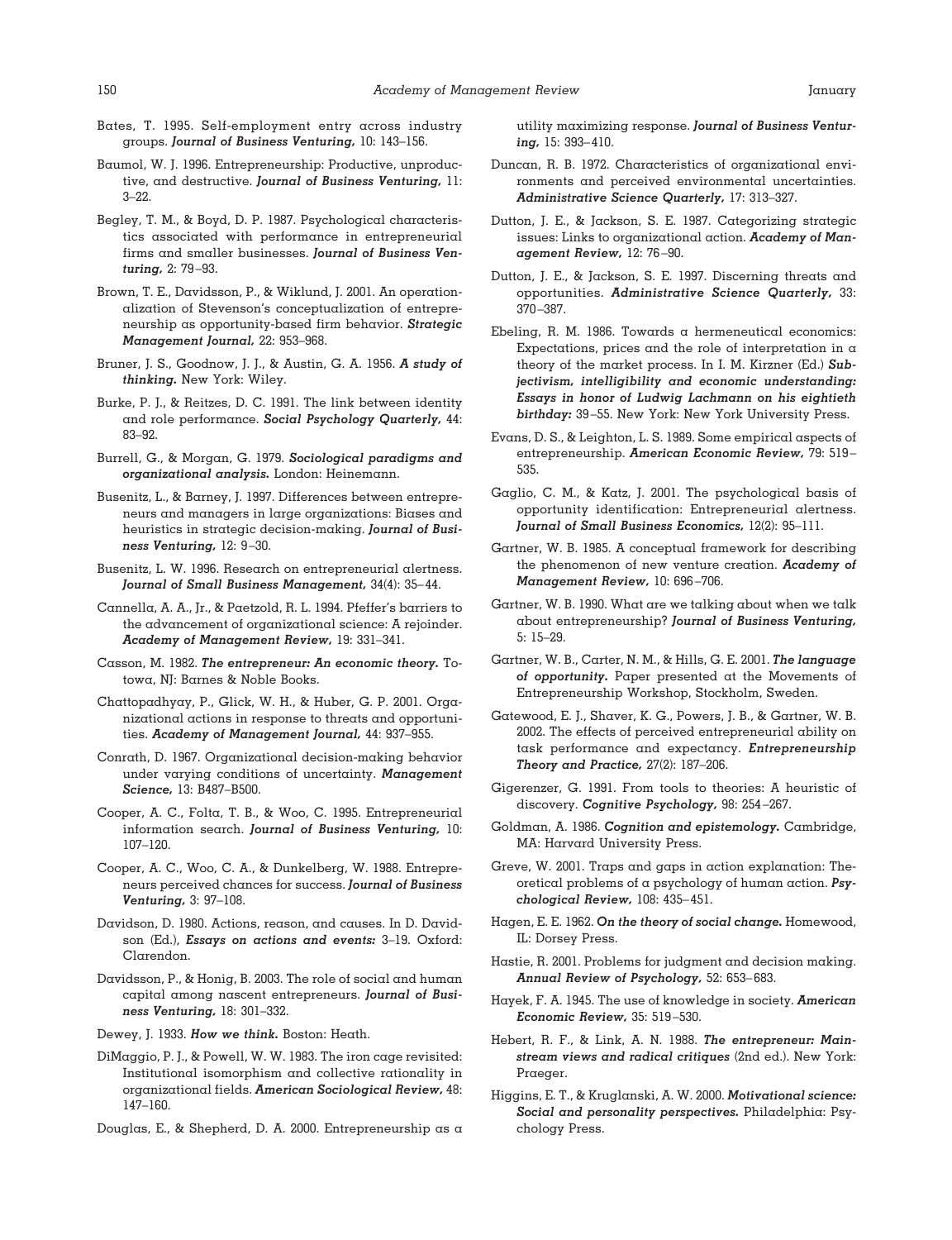- Hogarth, R. M. 1987. *The psychology of judgment and choice* (2nd ed.). San Francisco: Jossey-Bass.
- James, W. 2002. The will to believe. In R. P. Wolff (Ed.), *Ten great works of philosophy:* 549 –574. New York: Signet Classic.
- Kaish, S., & Gilad, B. 1991. Characteristics of opportunity searches of entrepreneurs versus executives: Sources, interests, and general alertness. *Journal of Business Venturing,* 6: 45– 61.
- Khilstrom, R., & Laffont, J. 1979. A general equilibrium entrepreneurial theory of firm formation based on risk aversion. *Journal of Political Economy,* 87: 719 –748.
- Kilby, P. 1971. *Entrepreneurship and economic development.* New York: Free Press.
- Kirzner, I. M. 1973. *Competition and entrepreneurship.* Chicago: University of Chicago Press.
- Kirzner, I. M. 1979. *Perception, opportunity, and profit: Studies in the theory of entrepreneurship.* Chicago: University of Chicago Press.
- Kirzner, I. M. 1980. The primacy of entrepreneurial discovery. In I. Kirzner, L. Hannah, N. McKendrick, N. Vinson, K. Wickenden, A. Knight, F. McFadzean, P. D. Henderson, D. G. MacRae, & I. Pearce (Eds.), *The prime mover of progress: The entrepreneur in capitalism and socialism:* 3–30. London: Institute of Economic Affairs.
- Kirzner, I. M. 1982. Uncertainty, discovery, and human action: A study of the entrepreneurial profile in the Misesian system. In I. M. Kirzner (Ed.), *Method, process, and Austrian economics:* 139 –159. Washington, DC: Heath.
- Kirzner, I. M. 1985. *Discovery and the capitalist process.* Chicago: University of Chicago Press.
- Kirzner, I. M. 1989. *Discovery, capitalism, and distributive justice.* Chicago: University of Chicago Press.
- Kirzner, I. M. 1997. Entrepreneurial discovery and the competitive market process: An Austrian approach. *Journal of Economic Literature,* 35: 60 – 85.
- Kirzner, I. M. 1999. Creativity and/or alertness: A reconsideration of the Schumpeterian entrepreneur. *Review of Austrian Economics,* 11: 5–17.
- Kirzner, I. M., & Institute of Economic Affairs. 1997. *How markets work: Disequilibrium, entrepreneurship and discovery.* London: Institute of Economic Affairs.
- Knight, F. H. 1921. *Risk, uncertainty and profit.* Washington, DC: Beard Books.
- Kunkel, J. H. 1965. Values and behavior in economic development. *Economic Development and Cultural Change,* 4: 257–277.
- Lincoln, Y. S., & Guba, E. G. 2000. Paradigmatic controversies, contradictions and emerging confluences. In N. Denzin & Y. Lincoln (Eds.), *Handbook of qualitative research* (2nd ed.): 163–188. Thousand Oaks, CA: Sage.
- Lipshitz, R., & Strauss, O. 1997. Coping with uncertainty: A naturalistic decision-making analysis. *Organizational Behavior and Human Decision Processes,* 69: 149 –163.
- Lumpkin, G. T., & Dess, G. G. 1996. Clarifying the entrepre-

neurial orientation construct and linking it to performance. *Academy of Management Review,* 21: 135–172.

- MacCrimmon, K. R., & Wehrung, D. A. 1986. *Taking risks.* New York: Free Press.
- MacMillan, N. A., & Creelman, C. D. 1991. *Detection theory: A user's guide.* Cambridge: Cambridge University Press.
- Maki, U. 2001. *The economic world view: Studies in the ontology of economics.* Cambridge: Cambridge University Press.
- Mann, R. 1996. *Antimarket economics: Blind logic, better science, and the diversity of economic competition.* Westport, CT: Praeger.
- March, J. C. 1981. Decisions in organizations and theories of choice. In A. Van de Ven & W. F. Joyce (Eds.), *Perspectives on organization design and behavior:* 205–244. New York: Wiley.
- March, J. C., & Olsen, J. P. 1976. *Ambiguity and choice in organizations.* Bergen: Universitetsforlaget.
- McClelland, D. C. 1961. *The achieving society.* Princeton, NJ: Van Nostrand.
- McFall, R. M., & Treat, T. A. 1999. Quantifying the information value of clinical assessments with signal detection theory. *Annual Review of Psychology,* 50: 215–241.
- McMullen, J. S., & Shepherd, D. A. 2003. Extending the theory of the entrepreneur using a signal detection framework. In J. Katz & D. Shepherd (Eds.), *Advances in entrepreneurship, firm emergence, and growth,* vol. 6: 203–248. Greenwich, CT: JAI Press.
- Menger, C. 1950. *Principles of economics.* (Translated by J. Dingwall & B. F. Hoselitz.) Glencoe, IL: Free Press.
- Meyer, J. W., & Rowan, B. 1977. Institutionalized organizations: Formal structure as myth and ceremony. *American Journal of Sociology,* 83: 340 –363.
- Milliken, F. J. 1987. Three types of perceived uncertainty about the environment: State, effect, and response uncertainty. *Academy of Management Review,* 12: 133–143.
- Mises, L. V. 1949. *Human action: A treatise on economics* (4th revised ed.). San Francisco: Fox & Wilkes.
- Moya, C. J. 1990. *The philosophy of action: An introduction.* Cambridge: Polity Press.
- Neufeldt, V., & Sparks, A. N. (Eds.). 1995. *Webster's new world compact school and office dictionary.* New York: Wiley.
- Palich, L., & Bagby, R. 1995. Using cognitive theory to explain entrepreneurial risk-taking: Challenging conventional wisdom. *Journal of Business Venturing,* 10: 425– 438.
- Pasour, E. C., Jr. 1989. The efficient-markets hypothesis and entrepreneurship. *Review of Austrian Economics,* 3: 95– 108.
- Rauch, A., & Frese, M. 2000. *Human capital of small scale business owners and business success: A longitudinal study of moderators and mediators.* Paper presented at the ICSB World Conference 2000, Brisbane.
- Sarasvathy, S. D. 2001a. Causation and effectuation: Toward a theoretical shift from economic inevitability to entrepreneurial contingency. *Academy of Management Review,* 26: 243–288.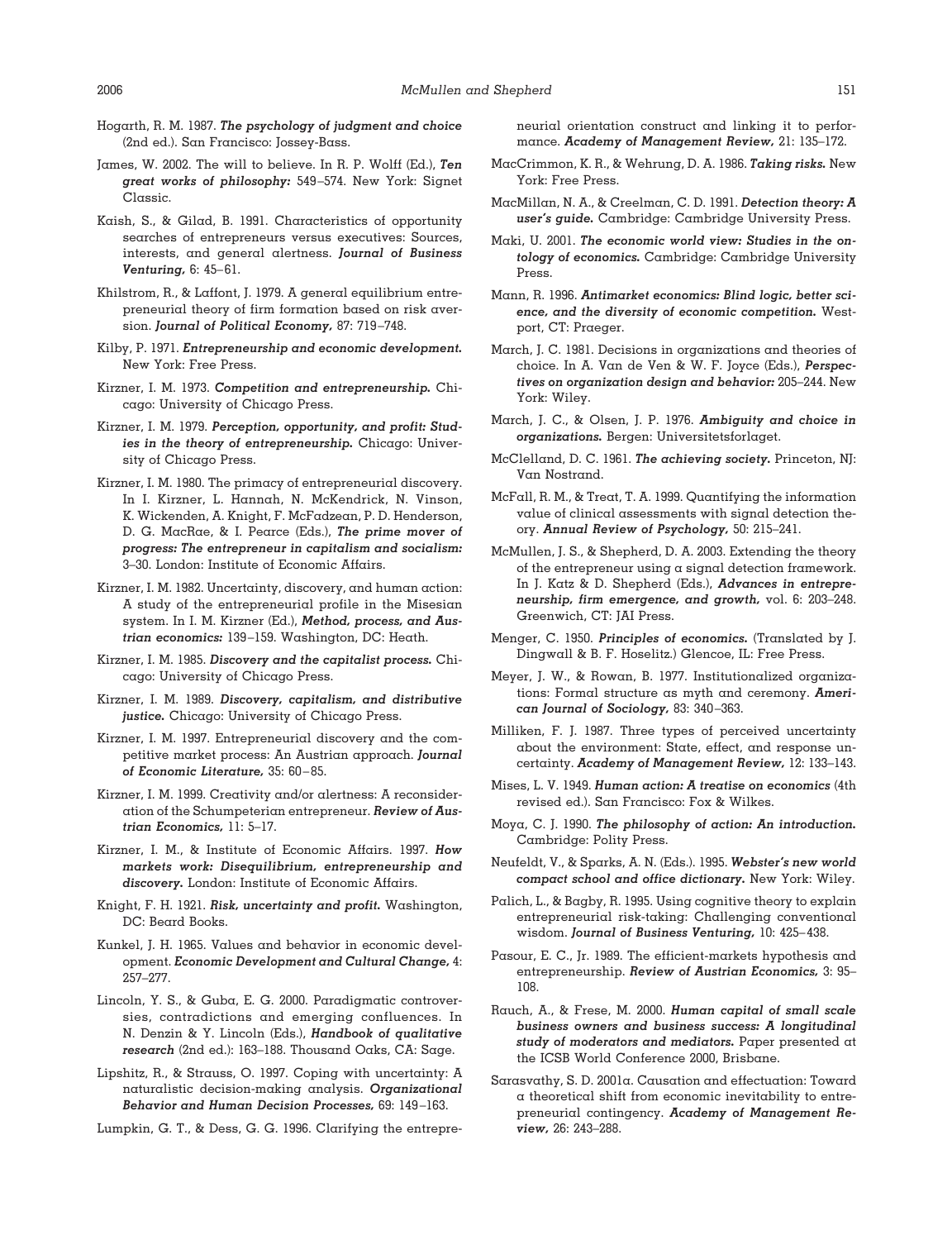- Sarasvathy, S. D. 2001b. *Effectual reasoning and entrepreneurial decision making: Existence and bounds.* Paper presented at the annual meeting of the Academy of Management, Washington, DC.
- Schumpeter, J. A. 1934. *The theory of economic development.* New Brunswick, NJ: Transaction.
- Schumpeter, J. A. 1942. *Capitalism, socialism and democracy.* New York: Harper Torchbooks.
- Scott, W. R. 1995. *Institutions and organizations.* Thousand Oaks, CA: Sage.
- Shackle, G. L. S. 1966. *The nature of economic thought: Selected papers 1955–1964.* Cambridge: Cambridge University Press
- Shackle, G. L. S. 1972. *Epistemics and economics: A critique of economic doctrines.* New Brunswick, NJ: Transaction.
- Shane, S. 2000. Prior knowledge and the discovery of entrepreneurial opportunities. *Organization Science,* 11: 448 – 469.
- Shane, S., & Venkataraman, S. 2000. The promise of entrepreneurship as a field of research. *Academy of Management Review,* 25: 217–226.
- Shaver, K. G., & Scott, L. R. 1991. Person, process, choice: The psychology of new venture creation. *Entrepreneurship Theory and Practice,* 16(2): 23– 45.
- Smith, K., & DiGregorio, D. 2002. Bisociation, discovery and the role of entrepreneurial action. In M. Hitt, R. D. Ireland, S. M. Camp, D. Sexton, R. D. Nixon, & C. E. Lucier (Eds.), *Strategic entrepreneurship: Creating a new mindset:* 129 –150. Malden, MA: Blackwell.
- Smithson, M. 1989. *Ignorance and uncertainty: Emerging paradigms.* New York: Springer-Verlag.
- Stevenson, H. H., & Gumpert, D. 1985. The heart of entrepreneurship. *Harvard Business Review,* 63(2): 85–94.
- Stevenson, H. H., & Jarillo, J. C. 1990. A paradigm of entre-

preneurship: Entrepreneurial management. *Strategic Management Journal,* 11: 17–27.

- Stigler, G. J. 1963. *Capital and rates of return in manufacturing industries.* Princeton, NJ: Princeton University Press.
- Swets, J. A. 1996. *Signal detection theory and ROC analysis in psychological diagnostics: Collected papers.* Mahwah, NJ: Lawrence Erlbaum Associates.
- Taylor, R. N. 1984. *Behavioral decision making.* Glenview, IL: Scott Foresman.
- Terreberry, S. 1968. The evolution of organizational environments. *Administrative Science Quarterly,* 12: 589 – 613.
- Weber, M. 1930. *The Protestant ethic and the spirit of capitalism.* New York: Harper Collins.
- Weber, M. 1947. *The theory of social economic organization.* New York: Free Press.
- Weber, M. 1968. (First published in 1924). *Economy and society: An interpretive sociology.* New York: Bedminister.
- Weick, K. E. 1979. *The social psychology of organizing* (2nd ed.). Reading, MA: Addison-Wesley.
- Weick, K. E. 1993. Sensemaking in organizations: Small structures with large consequences. In J. K. Murnighan (Ed.), *Social psychology in organizations: Advances in theory and research:* 10 –37. Englewood Cliffs, NJ: Prentice-Hall.
- Weick, K. E. 1995. *Sensemaking in organizations.* Thousand Oaks, CA: Sage.
- Whetten, D. A. 1989. What constitutes a theoretical contribution? Academy of Management Review, 14: 490-495.
- Wright, M., Robbie, K., & Ennew, C. 1997. Venture capitalists and serial entrepreneurs. *Journal of Business Venturing,* 12: 227–249.
- Yates, J. F., & Stone, E. R. 1992. The risk construct. In J. F. Yates (Ed.), *Risk-taking behavior:* 1–26. New York: Wiley.

**Jeffery S. McMullen** is an assistant professor of management and entrepreneurship at the Hankamer School of Business, Baylor University. He received his Ph.D. and M.B.A. from the University of Colorado. His research interests include the contextual determinants of entrepreneurial cognition and action, self-regulation, institutional economics, and opportunity.

**Dean A. Shepherd** is a dean's research fellow and associate professor of entrepreneurship and strategy at the Kelley School of Business, Indiana University. He received his Ph.D. and M.B.A. from Bond University (Australia). His research interests include the decision making of entrepreneurs and their stakeholders, new venture strategy/growth, opportunity, and failure.